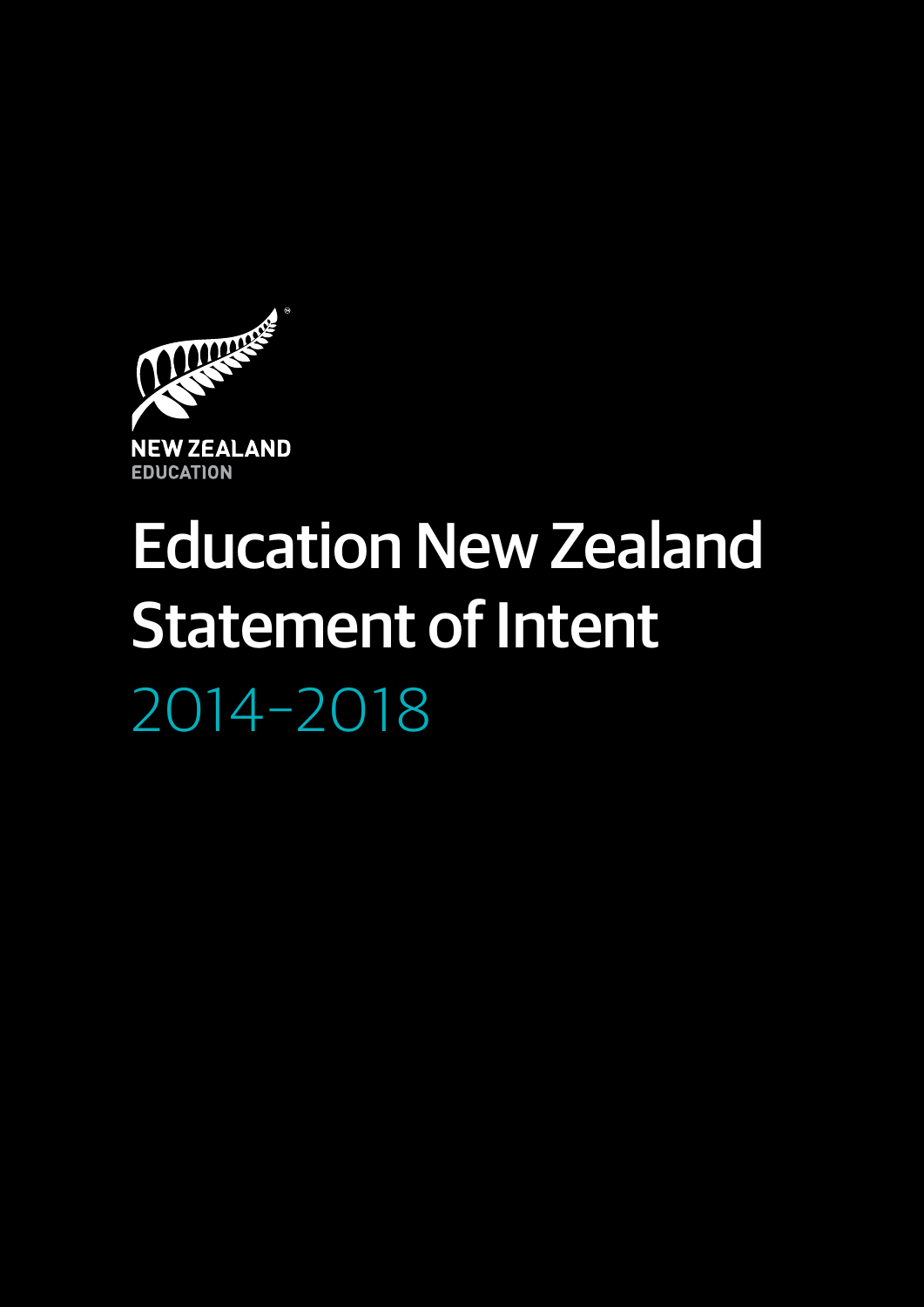# **Contents**

## **The Leadership Statement for International Education (2011)**

New Zealand's quality education services are highly sought after internationally, and expand our international social, cultural and economic engagement. Growing New Zealand's international education sector requires setting clear goals and objectives against which progress can be measured.

| <b>Goals</b>                                                                                                                                                | <b>Objectives</b>                                                                                                                                                                                                                                                                                                                                                                                                                                                                           |
|-------------------------------------------------------------------------------------------------------------------------------------------------------------|---------------------------------------------------------------------------------------------------------------------------------------------------------------------------------------------------------------------------------------------------------------------------------------------------------------------------------------------------------------------------------------------------------------------------------------------------------------------------------------------|
| New Zealand's education services                                                                                                                            | New Zealand will, over the next 15 years, double the annual economic value of                                                                                                                                                                                                                                                                                                                                                                                                               |
| delivered in New Zealand are highly                                                                                                                         | these services to \$5 billion, through increasing international enrolments in our                                                                                                                                                                                                                                                                                                                                                                                                           |
| sought after by international students.                                                                                                                     | tertiary institutions, private providers, and schools.                                                                                                                                                                                                                                                                                                                                                                                                                                      |
| New Zealand's education services in<br>other countries are highly sought after<br>by students, education providers,<br>businesses and governments overseas. | New Zealand will, over the next 15 years:<br>$\rightarrow$ Develop and sustain mutually beneficial education relationships with key<br>partner countries as a leading part of New Zealand Inc. strategies in Asia,<br>the Pacific, the Middle East, Europe and the Americas.<br>Increase annual revenues from providing education services offshore to at least<br>\$0.5 billion.<br>Increase the number of international students enrolled in providers offshore,<br>from 3,000 to 10,000. |
| New Zealand makes the best possible                                                                                                                         | New Zealand will, over the next 15 years:                                                                                                                                                                                                                                                                                                                                                                                                                                                   |
| use of its international education                                                                                                                          | Double the number of international postgraduate students (particularly in                                                                                                                                                                                                                                                                                                                                                                                                                   |
| expertise to build skills in our work force,                                                                                                                | programmes in addition to those at PhD level), from 10,000 to 20,000.                                                                                                                                                                                                                                                                                                                                                                                                                       |
| to grow research capability and to foster                                                                                                                   | Increase the transition rate from study to residence for international students                                                                                                                                                                                                                                                                                                                                                                                                             |
| wider economic connections between                                                                                                                          | with bachelors level qualifications and above.                                                                                                                                                                                                                                                                                                                                                                                                                                              |
| New Zealand and overseas firms.                                                                                                                             | Increase New Zealanders' skills and knowledge to operate effectively across cultures.                                                                                                                                                                                                                                                                                                                                                                                                       |

| Appendix Two: New Zealand's education system outcomes27 |  |
|---------------------------------------------------------|--|
|                                                         |  |

| 2  |  |
|----|--|
|    |  |
|    |  |
| 5  |  |
|    |  |
|    |  |
|    |  |
|    |  |
| 22 |  |
|    |  |
|    |  |
|    |  |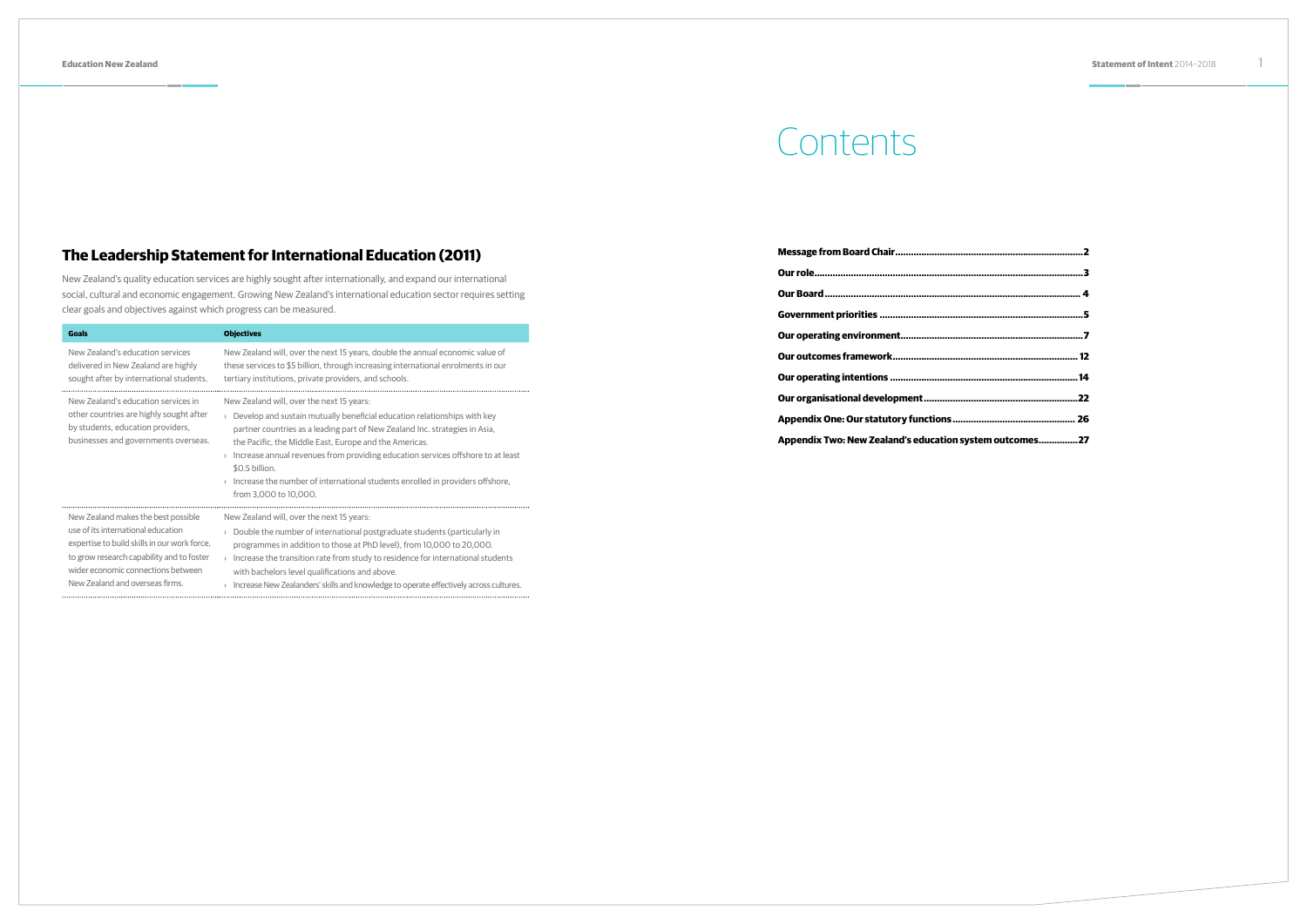# Message from Board Chair

**Education New Zealand has moved beyond the establishment phase and has begun to deliver the growth that is necessary to achieve the ambitious targets set by Government.** 

Numbers initially suffered in early 2013 but changes to immigration policy settings, new initiatives designed to strengthen industry capability, and increased promotional activity in key markets saw this largely corrected by the end of the year. Strong growth in student numbers has continued into 2014. This Statement of Intent for 2014 to 2018 demonstrates the organisation's intention to take promotional activity to a new level. It is intended it will reflect a sense of urgency on behalf of the Board and Government.

Our activity is not just focused on student attraction. We are encouraging the sector to internationalise more quickly, and to grow earnings from activity undertaken offshore. There have been some significant developments over the past year, but much more will be necessary if we are to achieve the goal of earning \$500 million a year from offshore activity by 2025.

Education diplomacy remains an important focus of our

activity and we look forward to intensifying this activity over the next four years. Initiatives such as the Prime Minister's Scholarships for Asia are helping deepen key relationships.

> We work with the diverse international education industry that encompasses seven sectors: universities, institutes of technology (ITP), private training establishments (PTE), English language providers, schools, wānanga, and offshore education service providers<sup>1</sup>.

Education New Zealand cannot deliver on Government expectations by itself. It needs to work with the education sector on one hand and also wider Government agencies. The sector is ultimately responsible for delivering on our growth targets. I am delighted by the willingness of the sector to work with Education New Zealand. Delivery of our goals is likewise dependent on an alignment of policy settings across Government. Very good progress has been achieved in this area over the past year or so and much of the growth in student numbers that is beginning to occur is the direct result of changes in policy. We will need to continue to work closely with other agencies over the next four years.

The Board and staff of Education New Zealand in New Zealand and around the world are absolutely committed to delivering on the targets that have been set. This document explains in detail how we propose to take our activity to a new level.

## **Our purpose**

Education New Zealand's purpose is to take New Zealand's education experiences to the world for enduring economic, social and cultural benefits.

## **What we do**

Education New Zealand (ENZ) is a Crown Agency. The Ministry of Education and the Ministry of Business, Innovation and Employment are our monitoring agencies. We are based in New Zealand, Belgium, Brazil, Chile, China, Germany, India, Indonesia, Japan, Malaysia, the Republic of Korea (Korea), Saudi Arabia, Taiwan, Thailand, the United States and Viet Nam. Our statutory functions are shown in Appendix One.

We work with the industry and across other governments to promote the quality of the New Zealand education system and New Zealand's expertise in providing education and training products offshore. This includes running promotional events and activities, alumni events and agent training.

As the capability and capacity of the industry varies between and within sectors, we work with the industry to strengthen their capability so they can benefit from growth opportunities. We also assist the industry to identify new opportunities for growth. Our research and market intelligence identifies potential growth opportunities and measures the effectiveness of our strategies and activities.

To promote New Zealand offshore, we work closely with other New Zealand Inc. agencies such as the Ministry of Foreign Affairs and Trade, Immigration New Zealand (part of the Ministry of Business, Innovation and Employment), Tourism New Zealand, and New Zealand Trade and Enterprise. We also work with other New Zealand education agencies such as the Ministry of Education, which leads international education policy work, and the New Zealand Qualifications Authority, which works to promote and achieve the international portability of New Zealand qualifications.

We also provide information to potential international students and their families about living and studying in New Zealand, and work with other agencies and the industry to ensure international students are adequately supported while living and studying here. International students are students who are non-residents of New Zealand who have entered New Zealand expressly with the intention to study, or have enrolled in a New Zealand provider offshore<sup>2</sup>. . **Charles Finny** | Board Chair **Philip Broughton** | Board Member



22 May 2014

22 May 2014

# Our role

1 Offshore education service providers deliver education products and services offshore, such as education publishing, education technology

2 ENZ counts international PhD students, exchange students, NZ Aid students, foreign research postgraduate students and full fee-paying

and education consultancies.

international students as international students.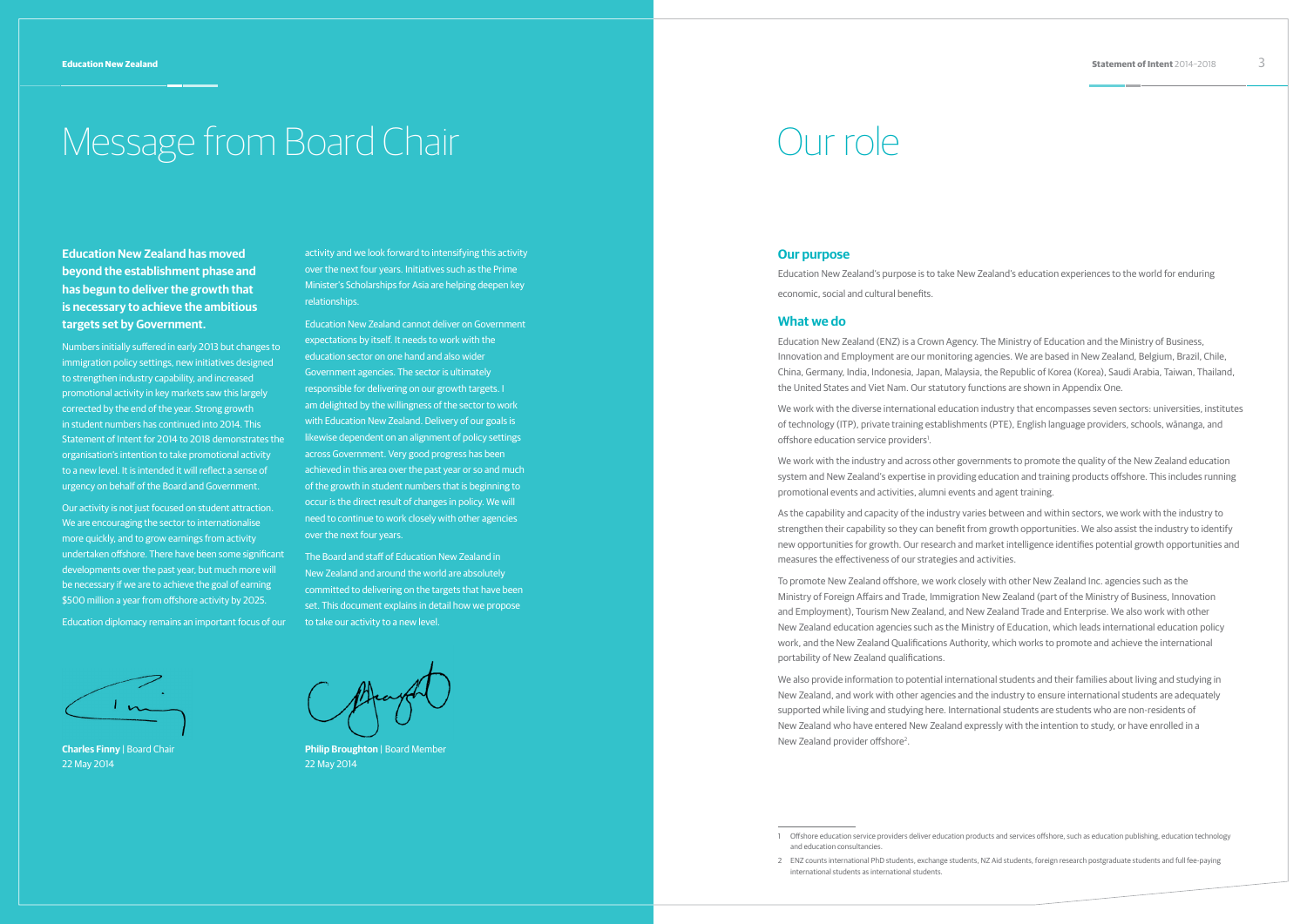The Board of Education New Zealand is made up of between five and seven members appointed by the Minister for Tertiary Education, Skills and Employment (this portfolio includes international education). The Board is responsible for the governance of the organisation, including setting the strategic direction and monitoring performance.

The Board regularly meets to carry out governance functions and deal with major issues.

### *Diagram 1: Governance of ENZ*

On the Board's behalf, the Audit and Risk Committee monitors the financial and risk management of ENZ.

The Human Resources/Organisation Development Committee assists the Board in fulfilling its responsibilities regarding human resources and organisation development policies and practice.

A Marketing and Brand Committee has also been set up to monitor ENZ's brand.

A number of special advisors to the Board help guide and shape our work, and ensure connections with the strategic direction of other agencies. The special advisors are:

- › the Chief Executive of the Ministry of Education
- › the Chief Executive of the Ministry of Foreign Affairs and Trade
- › the Deputy Chief Executive Science, Skills and Innovation from the Ministry of Business, Innovation and Employment
- › the Deputy Chief Executive Immigration New Zealand from the Ministry of Business, Innovation and Employment.

In 2013<sup>3</sup>, the number of international students studying in Canterbury increased for the first time since the Christchurch earthquakes. We will continue to support the sustainable rebuild of Christchurch's international education industry with specific funding allocated in 2014/15.

A Stakeholder Advisory Committee provides the Board with expert advice, based on the committee members' knowledge and experience within the international education industry, to ensure the needs of the industry are taken into account.

# Our Board Government priorities



## **The Government's main priorities and the Business Growth Agenda**

Our work has strong links to the Government's main priorities, in particular:

- › Building a more competitive and productive economy;
- › Rebuilding Canterbury.

As international education is one of New Zealand's most valuable exports, we contribute to the Government's priority of building a more competitive and productive economy and the Business Growth Agenda's work to build export markets. International education is one of the core elements identified to help achieve the Business Growth Agenda's export markets goal of increasing the ratio of exports to gross domestic product to 40 percent by 2025. International education also contributes to the Business Growth Agenda's goals for innovation, and skilled and safe workplaces.

We also support the Government's priority of responsibly managing the government's finances by ensuring we deliver our work programme efficiently and effectively, and deliver value for money.

## **The Leadership Statement for International Education (2011)**

The Government's goals for the international education industry are set out in the Leadership Statement for International Education.

It sets out ambitious targets for the size, scale and sustainability of the industry by 2025. The targets mean accelerated growth is needed in the economic value of international students and offshore products and services. The volume of international students also needs to stop decreasing and start to grow.

The statement includes objectives for the quality of international relationships that underpin the international education industry, and the cultural and academic benefits from international education experiences. The quality of New Zealand's international education industry, and those relationships, is as important as the achievement of the numerical targets.

The Leadership Statement is set out on the inside cover of this Statement of Intent.

## **New Zealand's education system**

The Tertiary Education Strategy 2014–2019 outlines six strategic priorities that support the shared outcomes for the New Zealand education system. We will work with New Zealand's other education agencies and with tertiary education institutions to realise the strategic priority of 'Growing international linkages' and support the priority of 'Strengthening research-based institutions'. We will do this by assisting tertiary education institutions to market to, and recruit, international students. We will identify opportunities for the provision of education products and services offshore. We will also provide support to tertiary education institutions to strengthen their capability.

3 This Statement of Intent includes calendar year information and financial year information. A calendar year is shown as a single year, such as

<sup>2013,</sup> while dates such as 2014/15 refer to a financial year.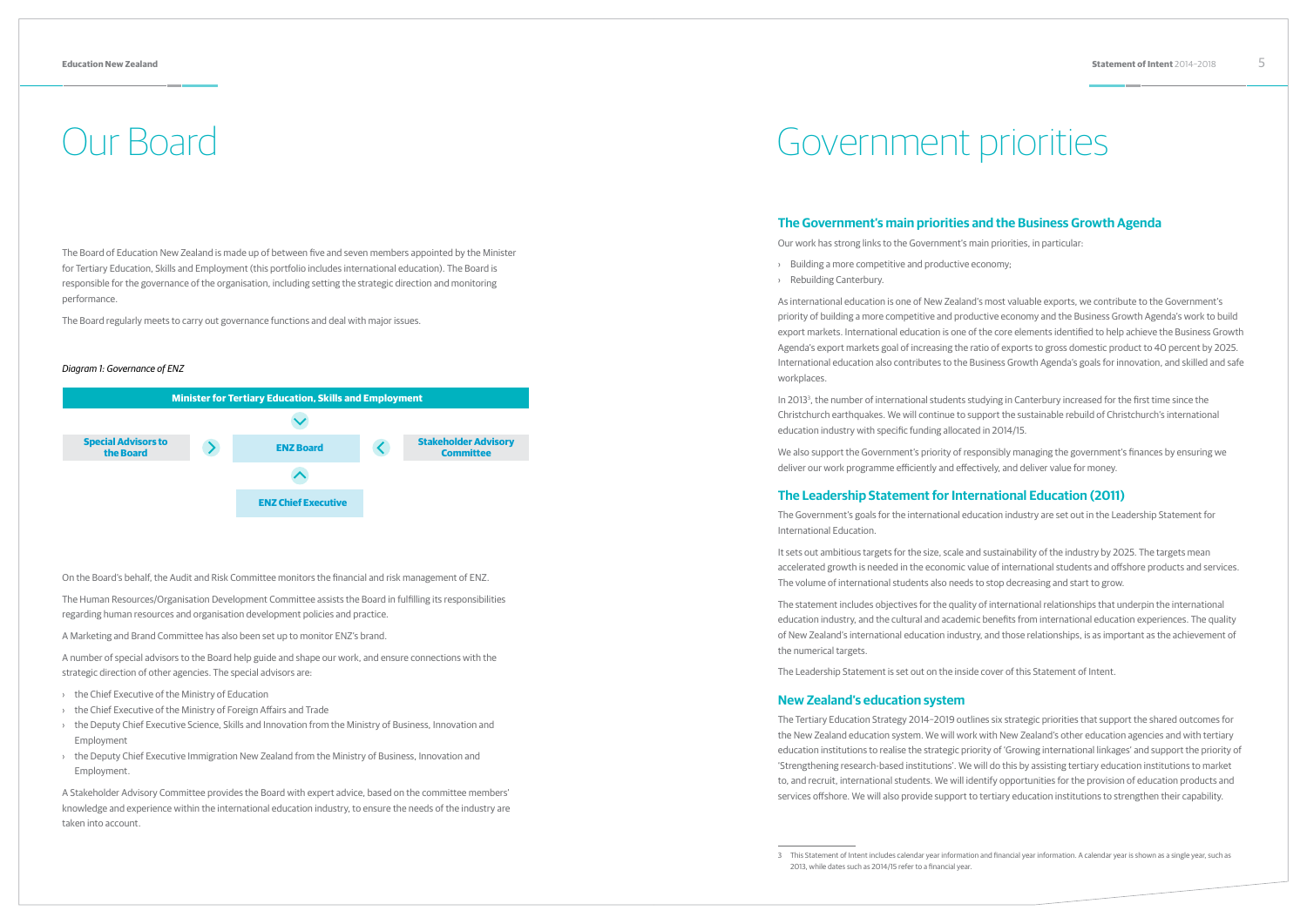New Zealand's education agencies, including ENZ, have developed a shared view of the key outcomes that will enable the agencies to collectively deliver on government priorities. We contribute to the shared education system outcome that 'The education system is a major contributor to economic prosperity and growth'. A summary of the education system's shared outcomes is shown in Appendix Two.

## **New Zealand's international education industry**

## **The value of the industry**

International education is one of New Zealand's most valuable exports. The Economic Impact of International Education Report 2012/13 showed the international education industry was valued at \$2.60 billion in 2012, slightly up from a comparable valuation in 2008 of \$2.51 billion<sup>4</sup>. This slight increase in economic value over that period underlines the challenge for ENZ and the industry as we work to achieve the Government's goals in the Leadership Statement for International Education.

## *Graph 1: Value of the international education industry by sector*

Source: The Economic Impact of International Education 2012/13, Infometrics.

In 2012, the industry's value sat between crude oil (worth \$2.2 billion) and logs, wood and wood articles (worth \$3.2 billion). It also supported more than 28,000 jobs in New Zealand — 13,600 jobs directly and 14,600 jobs indirectly.

## **International student attraction**

There were 97,283 international students enrolled with a New Zealand provider in 2013 — a 1.8 percent decline compared to 2012 and a continuation of the year-on-year decline in numbers of international students since 2011. One of the challenges over the next four years is to not only reverse this downward trend, but deliver significant growth in international student numbers.

# Our operating environment



4 Infometrics produced this report for ENZ in cooperation with the Ministry of Education, Statistics New Zealand and the Ministry of Business,

- **Primary schools** 
	- Secondary schools
- English language providers
- **Private training establishments**
- Institutes of technology
- **Universities**
- Offshore education services

Innovation and Employment. It is available on our website for the industry www.enz.govt.nz.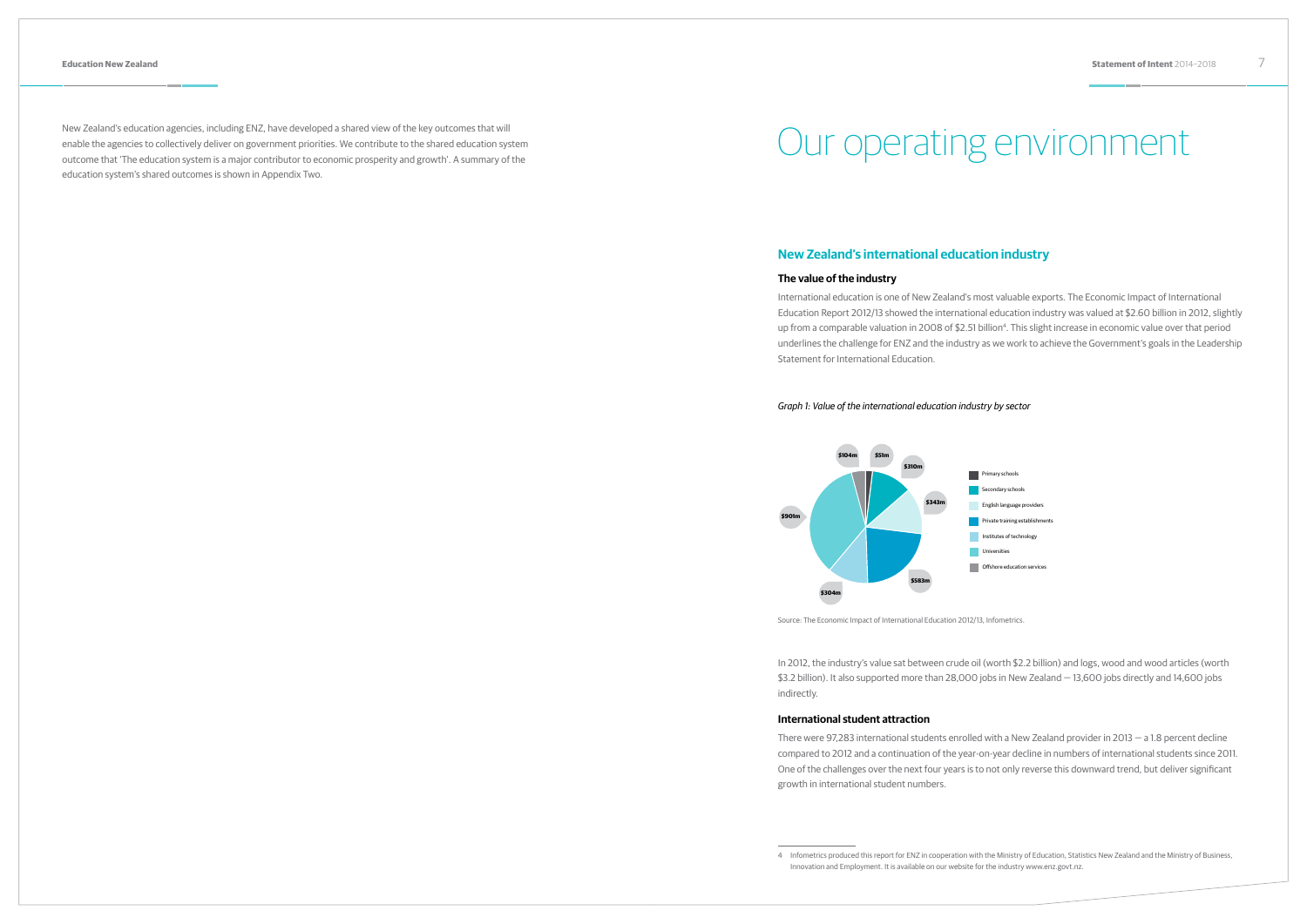Between 2011 and 2013, the university and the ITP sectors grew by 6 percent and the secondary school sector grew by 2 percent. This growth was offset by declines in the PTE sector (down 15 percent) and the primary school sector (down 11 percent). The decline in the PTE sector was predominantly driven by English language providers.

Some policy settings identified by English language providers as inhibiting growth were addressed in 2013. This included policy announcements extending full-time work rights for all scheduled breaks for students enrolled for one academic year. The policy announcements have resulted in some positive signs of growth as measured by student visa numbers.

### *Postgraduate enrolments*

The number of postgraduate enrolments has increased year-on-year since 2011 due to increases in Masters' level and Graduate certificate and diploma enrolments. Between 2012 and 2013, Masters' level enrolments grew by 18 percent and Graduate certificate and diplomas by 12 percent in the Government funded tertiary sector. This level of annual growth needs to continue until 2025 in order to achieve the government's goal for the number of international postgraduate students studying in New Zealand. The taught-Masters' degrees (also referred to as 180-credit Masters' degrees) available from 2014 are expected to further increase the number of international students studying postgraduate qualifications in New Zealand.

## *Students studying with New Zealand providers offshore*

In 2013, 3,270 students were enrolled with New Zealand providers offshore, a 14 percent increase since 2011. To achieve the Government's goals for delivering education offshore, the number of students enrolled with New Zealand providers needs to grow at a much higher rate than has been experienced over the last few years. We will need to work with the industry to identify and help them to benefit from opportunities to deliver education offshore.

## **Working with the industry to strengthen their capacity and capability**

The growth potential of the industry's sectors and sub-sectors varies, both in scale and size. To achieve significant growth, education providers and businesses need to have the capacity and infrastructure to absorb increasing international student numbers and to deliver substantial projects offshore. As some opportunities may exceed the capacity or capability of a single provider, we will encourage them to collaborate so they can benefit from these opportunities.

As the capability to identify growth opportunities also varies, a focus on strengthening the industry's capability to identify growth opportunities will be required.

> Some of New Zealand's international education products and services are already being delivered around the world, including the Middle East, China and India. It is difficult to get accurate data to measure this sector. Infometrics has undertaken an assessment of the value of the educational services sector as part of their work to measure the value of the industry. The research identified that two regions dominate where the revenue currently comes from: the Middle East and Asia, which together account for 84 percent of offshore revenue. Emerging markets in those regions, such as Indonesia, and Latin America provide growth opportunities for education providers from which sectors and sub-sectors<sup>5</sup> can benefit.

Our market intelligence tells us countries are eager for help to strengthen their capability and for more local delivery of education services in their country. They are also looking for clear signs of commitment to long-term reciprocal relationships with the New Zealand government and providers. To take advantage of emerging offshore opportunities, products will need to be packaged and promoted in the right way and business models will need to be well-developed.

## **The international environment**

The global economy is expected to continue to improve over the next few years. Higher economic growth is expected to occur in China, India, Indonesia, Malaysia, the Philippines, Thailand and Viet Nam compared to the rest of the world. This should benefit the international education industry as many of these countries are key source countries for international students.

## **Future global demand for international education**

New Zealand has been successful in attracting a small but significant slice of the international student market.

Much of the global growth in international education to 2025 is expected to come from China and India, and to occur in the non-compulsory education sector. Other countries and regions, for example Indonesia and Africa, are expected to have more students looking to study internationally due to their growing middle class and/or growing youth population.

Some traditional source regions, such as North Asia and Western Europe, are forecast to have aging populations. However many of their governments have multi-year programmes to encourage students to study offshore so they can develop their skills and operate in a globalised world. This means these countries would have a smaller student population who would be more likely to study overseas.

New Zealand's high exchange rate is expected to dampen demand in some sectors and markets. One of the challenges facing the industry will be to take advantage of the forecast demand in spite of this.

China and India are expected to continue to be strong markets for international students for New Zealand, while other potential markets continue to emerge. New Zealand also has some established student attraction markets, such as Germany, Japan and Korea, that have the potential for further growth. We will need to raise New Zealand's attractiveness within these markets.

## Graph 2: Number of international students studying in New Zealand by country of origin

Source: Export Education Levy and Tertiary Single Data Return 2013, Ministry of Education.



<sup>5</sup> Some examples of sub-sectors are education publishing and education technology.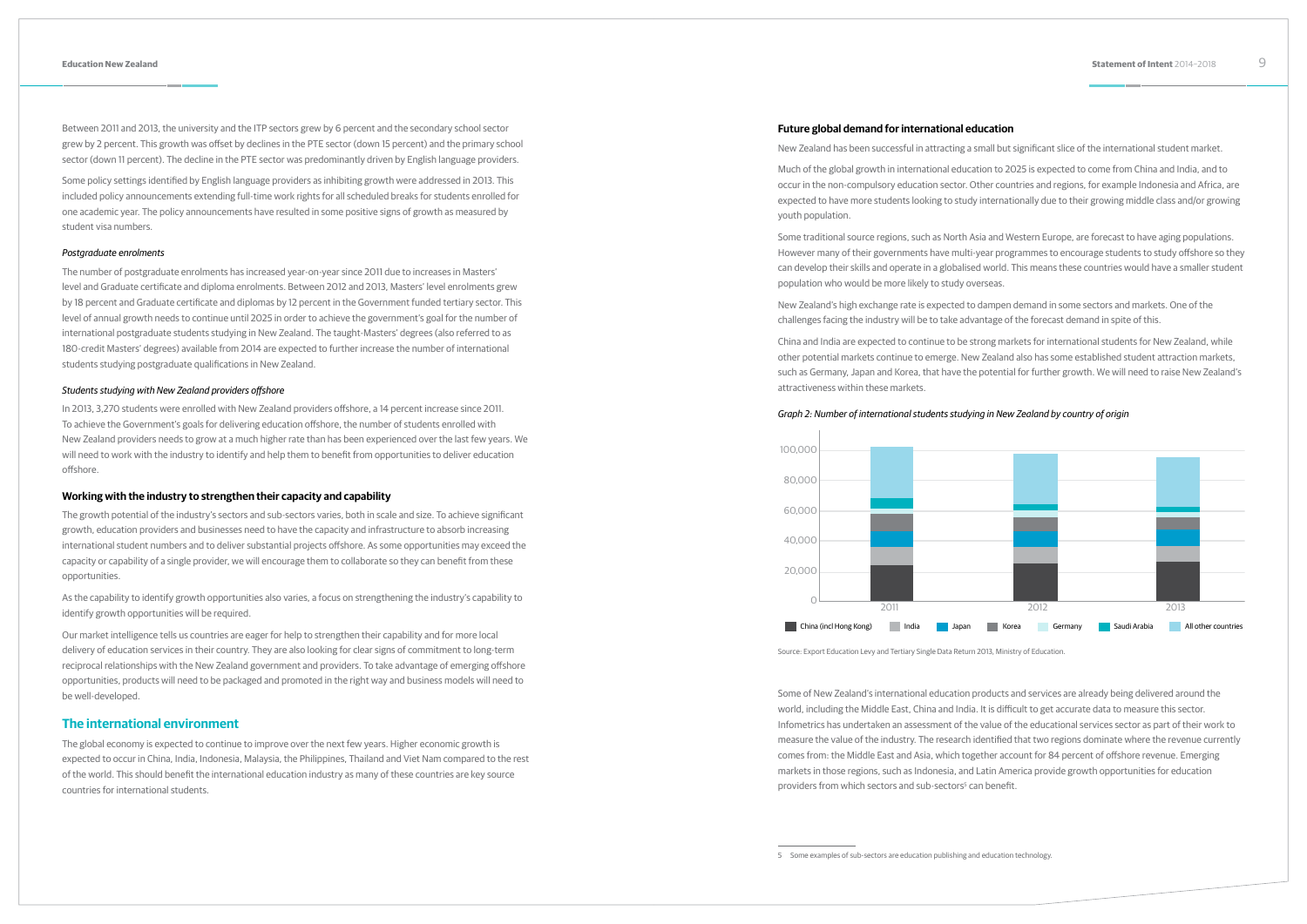In 2013, we reviewed our market prioritisation. We identified Tier 1 markets, where there is significant government and/or industry interest, and Tier 2 markets, where there are historical or emerging opportunities to focus our efforts. We identified China, India and the Association of Southeast Asian Nations<sup>6</sup> (ASEAN) as Tier 1 markets and the Americas, Europe, the Middle East, Japan and Korea as Tier 2 markets. Within those regions we have identified countries that have existing opportunities for growth and the countries expected to send increasing numbers of international students offshore between 2015–2020 and 2020–2025.

## **Increasing competition in international education**

Competition for international students is strengthening as more providers in English and non-English speaking countries enter the industry. New Zealand's main competitors are much larger and have more resources. Some competitor countries, or their international education providers, have been working to make themselves more attractive to potential international students. The market's responsiveness to policy setting changes by New Zealand and its competitors has continued to be demonstrated.

New Zealand needs to compare favourably as a study destination in terms of price, quality and ease of access. We also need to leverage New Zealand's many strengths, including:

- › a world-class English language education system
- › educators who encourage innovation and creative thinking
- › a relatively safe, multi-cultural environment
- › excellent lifestyle options
- › employment and immigration opportunities post-study.

### **Changing the way education products and services are delivered**

Globally, there are over 2.9 million users of massive open online courses (MOOCs). They provide a low-cost, easily-accessible way to learn. This method of learning bypasses some of the barriers to studying with an overseas institution and enables students to build their skills without the significant financial investment required in typical educational delivery models.

MOOCs create opportunities for education providers and businesses to benefit via a much larger potential global market for their products and services. MOOCs can generate revenue by raising awareness of an institution, providing pathways into paying courses and charging for course completion certificates and assessments. They also create a risk as potential students may see MOOCs as a viable alternative to travelling to a foreign destination. We will work with the industry to identify and benefit from these and any other opportunities yet to emerge.

## **The wider New Zealand environment**

## **Working with other New Zealand government agencies**

Education and immigration policies and settings, during studying and afterwards, can affect New Zealand's attractiveness to potential international students. By the end of 2015, Immigration New Zealand will have completed changes to the way it works, including rolling out a new IT system and changing how student visa applications are lodged and processed.

We need to work closely with other government agencies to reduce barriers to growth, ensure the industry is fully informed of any proposed changes, ensure the industry's views of any changes are taken into account, and monitor the impact of those changes on application volumes and New Zealand's attractiveness as an education destination.

We work closely with the other New Zealand education sector agencies to collectively deliver on the government's education priorities, and with the other New Zealand Inc. agencies to collectively promote New Zealand in offshore markets.

## **Supporting Christchurch's international education industry**

New Zealand is seen as a relatively safe destination, and one which is warm and welcoming to visitors. The impact of the Christchurch earthquakes on Christchurch and the wider New Zealand international education industry is continuing to ease. In 2013, the number of international students studying in Canterbury increased compared to the previous year — this was the first annual increase in international student numbers since the earthquakes. To ensure the recovery of the Christchurch international education industry continues, we will support Christchurch through targeted initiatives in 2014/15.

<sup>6</sup> The Association of Southeast Asian Nations is made up of ten countries that are located in Southeast Asia, including Indonesia, Malaysia, Thailand and Viet Nam.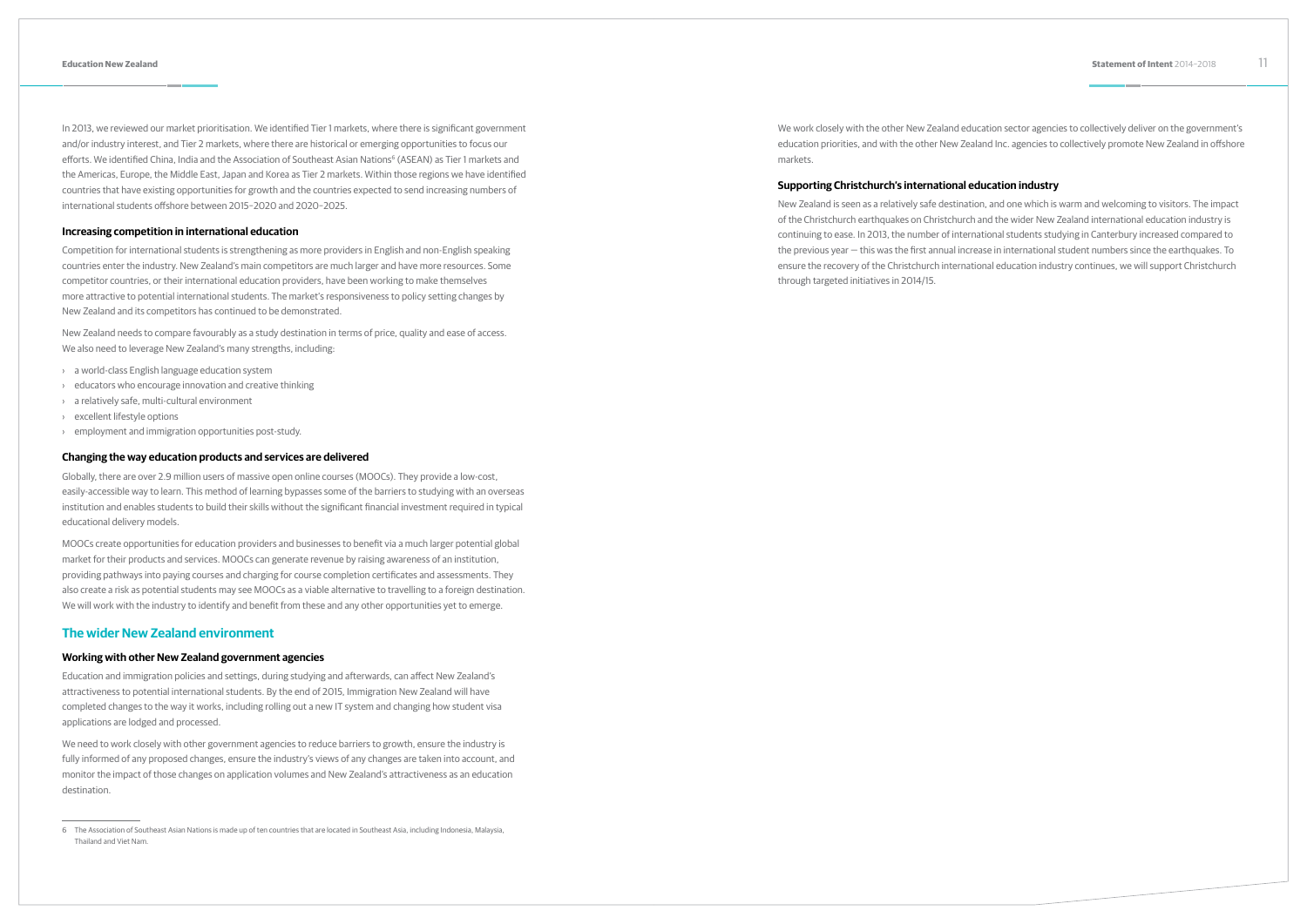# Our outcomes framework

This outcomes framework shows how our work contributes to the Government's goals for economic growth and the education system. It illustrates the link between our work (our outputs), the impact we have, and the Government's priority of building a more competitive and productive economy.

Together with the international education industry we are working to ensure the industry contributes to the New Zealand economy and the education system. We have identified two key areas (intermediate outcomes) that contribute to New Zealand having a more internationally competitive and productive economy. These are:

- › Increased economic value from international students studying in New Zealand;
- › Increased economic value of education products and services that are delivered offshore.

## **Intermediate outcome: Increased economic value from international students studying in New Zealand**

We are working with the industry to identify and benefit from new and existing growth opportunities. We plan to achieve this outcome through a mix of ongoing activities and new activities including high impact projects designed to increase international student numbers. As awareness of New Zealand as a potential study destination is low in many markets compared to our competitor countries, we need to increase awareness to increase the number of potential students who consider and then decide to study in New Zealand.

Only the Auckland region receives more international students than Canterbury. Continuing to grow the number of international students who study in Christchurch will assist the city's earthquake recovery and benefit the wider New Zealand economy.

A capable industry is able to benefit from new and existing growth opportunities, and can successfully market themselves. Strengthening the capability of the industry will help to further increase the economic value from international students in New Zealand and reverse the downward trend in international student numbers.

We will award scholarships to New Zealanders to study in offshore institutions and scholarships for international students to study in New Zealand to promote the quality of the New Zealand education system.

## **Intermediate outcome: Increased economic value of education products and services that are delivered offshore**

We are working with the industry to identify and benefit from new and existing growth opportunities. We will also use a mix of ongoing activities and new activities including high impact projects designed to increase the value of education products and services offshore.

We will work with providers to increase their profile and presence so they can enter new markets and expand existing markets for education products and services. This includes encouraging education providers and businesses to collaborate so they can benefit from opportunities that exceed the capability or capacity of a single provider or business. We will also use our relationships across other governments and with potential partners to identify opportunities for increasing the export of New Zealand's education products and services to other countries.

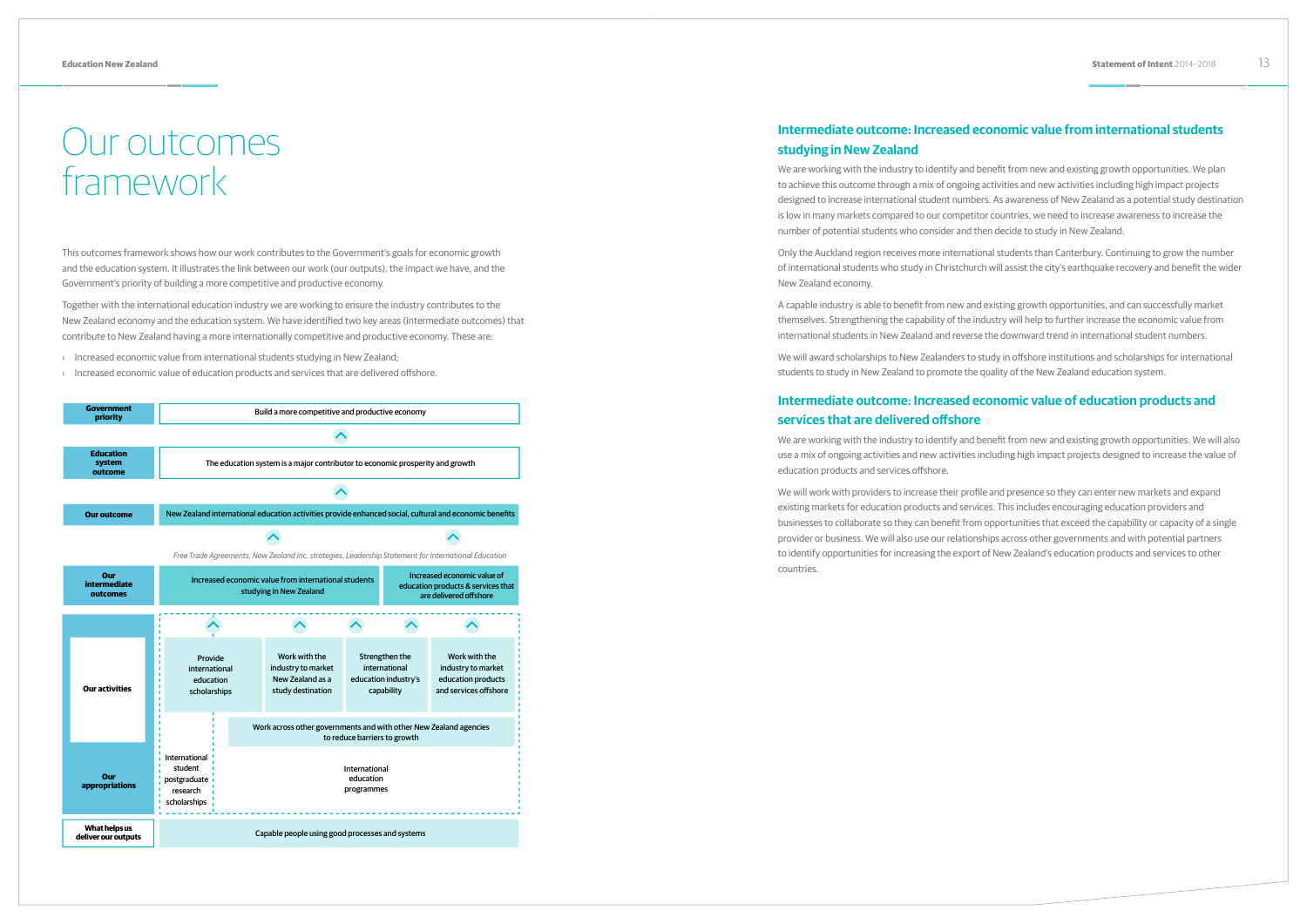# Our operating intentions

## **Intermediate outcome: Increased economic value from international students studying in New Zealand**

## **We are seeking to achieve:**

- › increased economic value from international students studying in New Zealand
- › increased international student numbers in New Zealand
- › increased awareness of New Zealand as a study destination
- › increased international students numbers in Canterbury
- › a more capable industry that is able to attract more international students.

## **What will we do to achieve this?**

We will implement high impact projects that are designed to accelerate the growth in New Zealand's economic value from international students. What the projects are designed to achieve will vary from year to year. Projects will range from projects to strengthen industry capability to projects identifying how the industry can benefit from new opportunities to attract international students.

### *Work with the industry to market New Zealand as a study destination*

We will use New Zealand's Education Story to represent the international education industry's work and the 'Think New' brand to position and promote New Zealand education in offshore markets. The 'Think New' brand is made up of three key brand attributes that we will emphasise to varying degrees depending on the market.

- › **Learn:** Students will learn in a world-class education system. Taught by professional and passionate teachers who have only one thing in mind — the students' success. Students will be challenged to think differently and to push the boundaries in an atmosphere of encouragement and excellence.
- › **Live:** New Zealand is a safe and welcoming place. A welcoming and open country where 'the new' is celebrated.
- › **Work:** Students who study in New Zealand gain skills that can lead to employment in New Zealand or offshore.

The industry will be encouraged to use New Zealand's Education Story, the 'Think New' brand and 'The Brand Lab' (a marketing toolkit) in their promotional activities targeted at attracting international students to New Zealand.

We will target digital marketing at potential students and their parents to increase awareness of New Zealand as a study destination and encourage potential students to consider studying in New Zealand. This includes the use of Facebook, media banners and advertisements. Digital marketing is the one of the most effective ways of communicating with potential students who are digital natives linked into the world through the internet.

ENZ works with New Zealand institutions to coordinate and participate in a range of promotional events and activities which promote New Zealand as a world-class education destination. These events and activities are aimed at potential students, their families and agents.

We will use our student attraction website in our promotional events and activities to attract potential students. The website also funnels enquiries and interest from potential students and their families to educational institutions and agents.

We will use targeted activities to attract potential students; often building on their governments' priorities regarding sending students offshore for a short period of study or encouraging English language proficiency.

Many of our current promotional activities are generic, rather than targeted at specific sub-sectors. As the growth potential for each sub-sector within each market varies, we will also implement new activities that focus on growing specific sub-sectors.

Our country specific communications and marketing plans will continue to be developed and implemented. The plans identify the results we want to achieve and contain a calendar of events, campaigns, and website and partnership activity.

## *Diagram 2: ENZ's prioritisation of markets and activity levels*

We will continue to work to maintain, and build on, the increased awareness of New Zealand in China following the screening of the ENZ-funded 'Dragons in a Distant Land' documentary in 2013. The documentary was about Chinese students' experiences before, during and after studying in New Zealand.

Our strategy for the Indian market is to continually build awareness leveraging India's passion for cricket. We will work with other New Zealand Inc. agencies to leverage the Cricket World Cup 2015, being hosted by New Zealand and Australia.

In a number of markets, potential students and their families often use education agents to assist them in investigating whether to study overseas. Education agents act as a key influence on the decision making process. We will strengthen our relationships with education agents to increase their preference for, and commitment to, New Zealand. We will focus on agents located in China, India and ASEAN countries.

We will invest in market research to measure the awareness and reputation of New Zealand education within our key markets, and continue to identify further opportunities for growth and improved targeting of our promotional activities. This will ensure our promotional activities increase awareness at the required rate. We will



On-going market evaluatien › Public relations

|                   | <b>Tier 1 markets:</b><br>China<br>Ÿ.<br>India<br>Ÿ<br>ASEAN <sup>7</sup><br>Ÿ |
|-------------------|--------------------------------------------------------------------------------|
|                   |                                                                                |
|                   | <b>Tier 1 activities:</b>                                                      |
| nent              | Full media mix of brand marketing<br>Ÿ.<br>and communications                  |
|                   | Search engine marketing<br>Y                                                   |
|                   | <b>Plus Tier 2 activities</b><br>Ÿ                                             |
| nd communications |                                                                                |
|                   |                                                                                |
| 'n                |                                                                                |
|                   |                                                                                |
|                   |                                                                                |
|                   |                                                                                |
|                   |                                                                                |
|                   |                                                                                |

<sup>7</sup> Our primary focus is on Indonesia, Malaysia, Thailand and Viet Nam.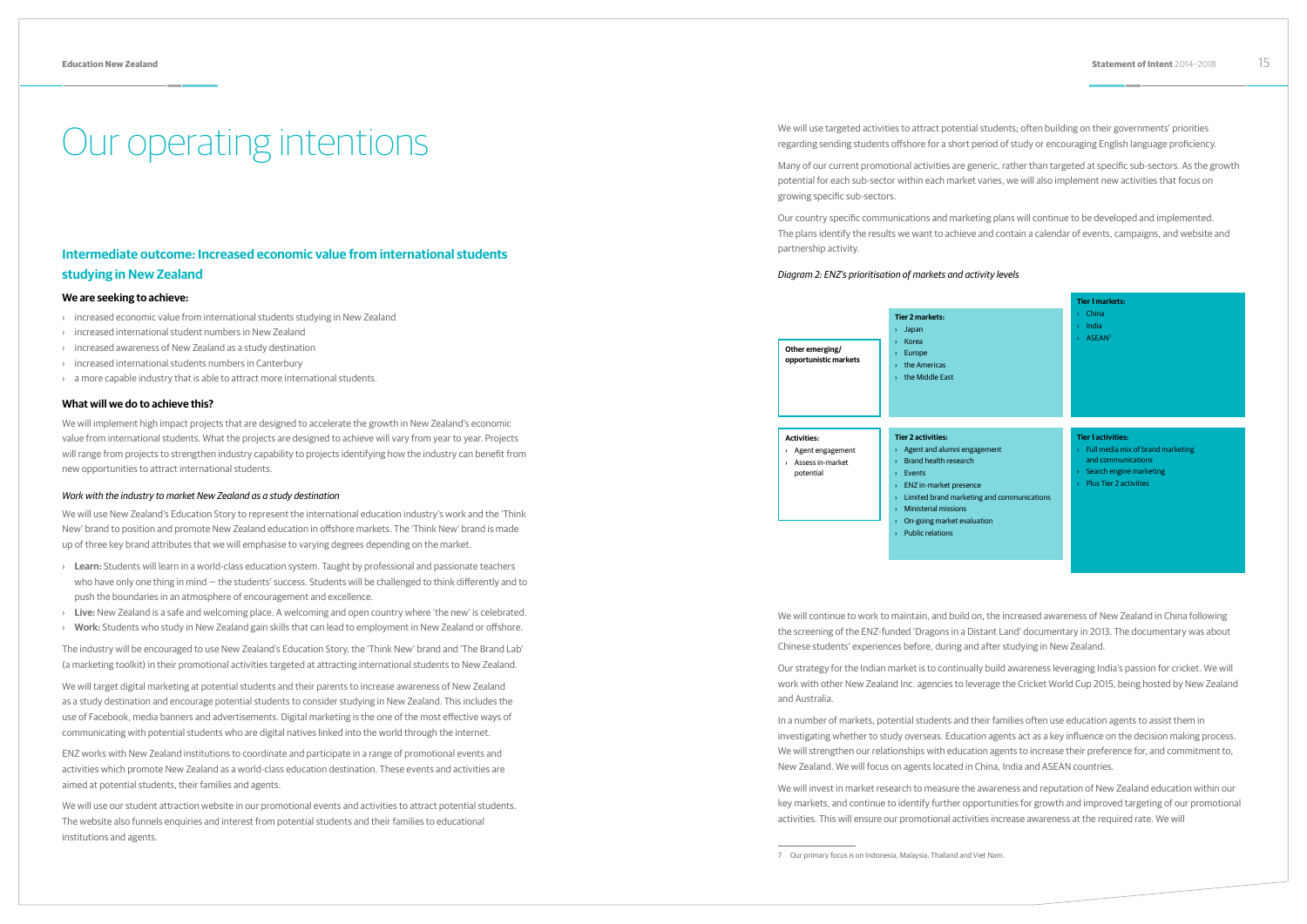also undertake in-depth research on the current and future state of Tier 1 and 2 markets regarding the position of New Zealand as an education destination in those markets and the opportunities, by sector, for attracting international students.

We will ensure that the information we provide to potential students, their families and agents is up-to-date and easy to understand.

## *Work across other governments and with other New Zealand agencies to reduce barriers to growth*

Alongside the other New Zealand Inc. agencies, we will use the New Zealand Story as a shared foundation to position and promote New Zealand in international markets. This will complement our work to promote New Zealand as a country that international students can come to for a world-class education experience.

As part of New Zealand Inc., we are co-located offshore with other New Zealand agencies so we can work interactively and support each other's activities to promote New Zealand. We are usually co-located with the Ministry of Foreign Affairs and Trade or with New Zealand Trade and Enterprise. However, in Brazil we are colocated with Tourism New Zealand and, in Mumbai, we are co-located with Immigration New Zealand.

Education and immigration policies and settings significantly affect New Zealand's competitiveness to attract international students. We maintain relationships with other New Zealand agencies, particularly where an agency's policy settings affect the international education industry. When other New Zealand agencies plan changes that are likely to impact on the industry, we ensure the industry's views are taken into account. We monitor the impact of those changes on application volumes and New Zealand's attractiveness as an education destination.

Through the International Education Senior Officials' Steering Group (the group), we will work with other government agencies involved in international education to ensure that advice to Ministers is effectively 'joined up' by aligning our work programmes. The group is made up of representatives from the Ministry of Business, Innovation and Employment, the Ministry of Education, the Ministry of Foreign Affairs and Trade, ENZ, the New Zealand Qualifications Authority and the Tertiary Education Commission.

We will ensure that operational policy opportunities and issues are identified and considered across the government agencies. The strategic drivers for the group's work include:

- › ensuring the high quality of education and pastoral care are maintained and improved
- › ensuring New Zealand offers a competitive immigration setting for international students and highly qualified skilled migrants while managing labour market risks
- › using data to build intelligence about the international education industry and markets
- › monitoring progress against the objectives in the Leadership Statement for International Education.

In 2014/15, we will finalise an overarching industry roadmap<sup>8</sup> for New Zealand's international education industry using the sector specific strategic roadmaps developed in 2013/14. The overarching industry roadmap will identify an agreed future vision for each sector and the steps each sector can take to reach their goals. We will use the overarching industry roadmap and sector roadmaps to guide our work to strengthen the industry. Using the roadmaps to guide us, we expect to increase the level or frequency of some capability building activities while reducing others.

We will work with Tourism New Zealand to present joint education-tourism offerings to ensure the opportunities presented by tourism and international education are realised effectively. As a member of New Zealand Inc. and the education sector, we will also support the New Zealand Qualifications Authority's work to achieve recognition of New Zealand's qualifications by other governments. The international portability of qualifications is important in many of our key international student markets.

Through our Regional Partnership Programme, we will work in partnership with international education providers, representative groups and local government economic development agencies to support the development and growth of international education in New Zealand's regions. The activities that form part of the programme for each region we work with will vary as each region is at a different stage in deciding how to grow their international education industry.

Through our international network, we will build and maintain relationships across governments and with potential partners to identify opportunities for attracting international students to New Zealand, and promote the quality of the education system.

We will leverage our bilateral international education agreements and programmes between New Zealand and other countries to increase student numbers, and encourage the development of more agreements and programmes. We will support providers so they can leverage agreements, such as the New Zealand-China Vocational and Technical Education Model Programme, to increase the number of international students.

## *Strengthen the international education industry's capability*

One of the ways to grow the economic value from international students studying in New Zealand is to increase providers' ability to generate growth. ENZ has an important role in strengthening the industry's capability so providers can identify and benefit from new and existing growth opportunities.

Through the International Education Growth Fund (IEGF)9 , we will provide matched funding for up to 50 percent of the total cost of short-term projects for the industry. The funded projects will be expected to increase the number of international students studying in New Zealand or at New Zealand institutions offshore, increase the value of goods and services provided offshore, or increase the value of existing activities. We will call for applications twice a year under the IEGF.

We will develop appropriate support services, and undertake research that institutions can use to develop business and marketing plans to help strengthen the industry's capability.

As part of the industry development programme, we will also develop and provide tools for the industry to use in attracting potential students. Seminars will also be run to inform providers about market opportunities.

We will encourage agents to use our e-learning programme and ensure that the e-learning programme stays up-to-date and relevant for them. The programme is designed to enable agents to provide potential students and their families with information about studying in New Zealand and to sell New Zealand as a study destination. It covers a range of topics including helping a student to choose a programme of study, providing information on the conditions of a student visa and preparing students for life in New Zealand.

### *Provide international education scholarships*

The presence of skilled New Zealanders studying at offshore education institutions promotes the high quality of the New Zealand education system, while enabling those New Zealanders to enhance their skills. We will continue to award the Prime Minister's Scholarships to New Zealanders for study overseas across a range of courses and international locations.

We oversee the awarding of the New Zealand International Doctoral Research Scholarships that fund international students to come to New Zealand to undertake PhD study. The scholarships are intended to attract top international students to New Zealand. In 2014/15 we will review the scholarships to ensure the funding is effectively used and supports the Government's goals for the international education industry. Any agreed changes to the scholarships will be implemented from 2015/16.

<sup>8</sup> The overarching industry roadmap and the sector specific strategic roadmaps also contribute to the intermediate outcome 'Increased economic value of education products and services that are delivered offshore'.

<sup>9</sup> The IEGF and its activities also contribute to the intermediate outcome 'Increased economic value of education products and services that are delivered offshore'.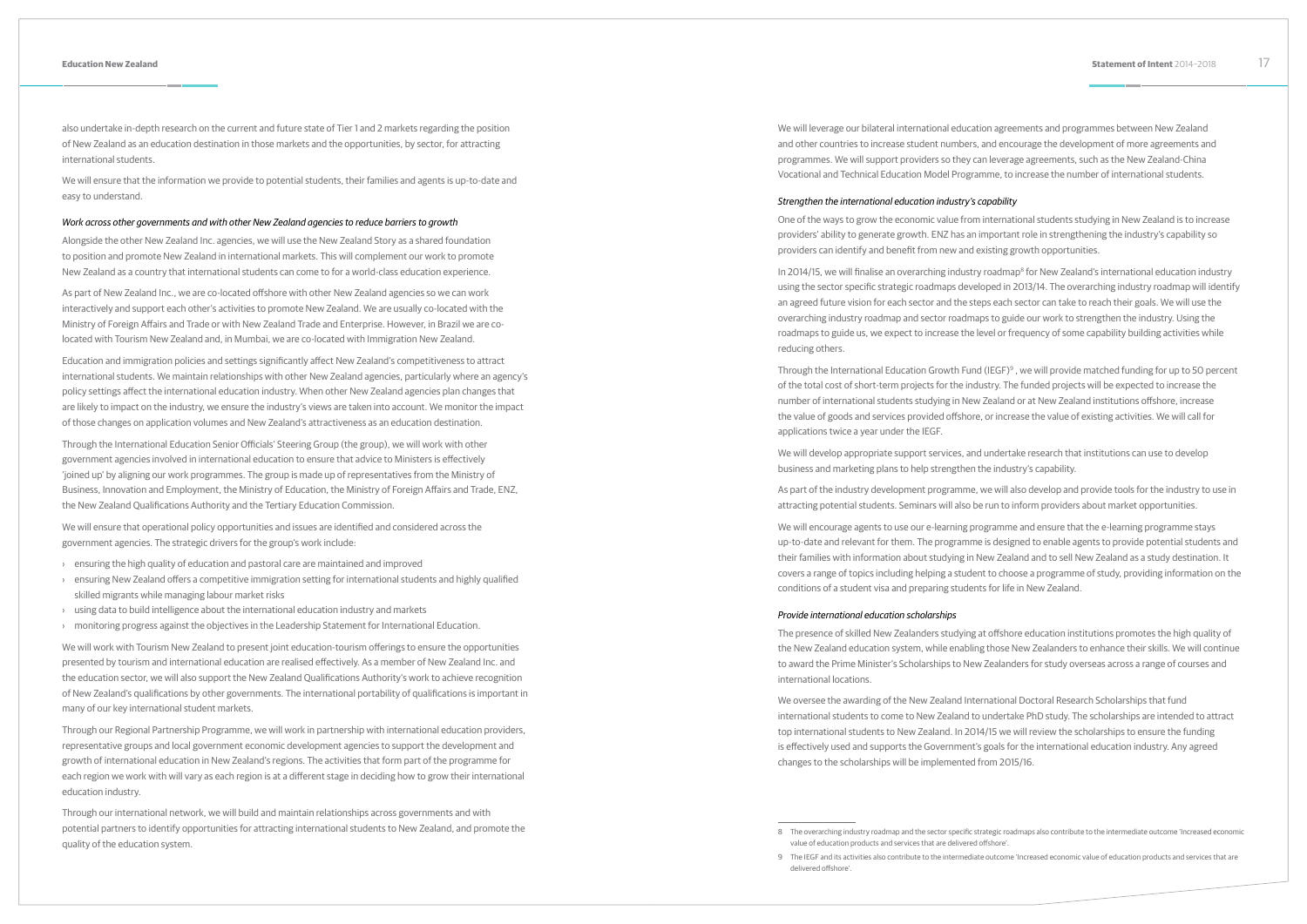## **Impact measures**

10 The number of international students studying in New Zealand in 2011 and 2012 has been revised to reflect the updated definition by ENZ of who is counted as an international student (refer to page 3). As a result, the baseline and trend information provided in this document are different to the baseline and trend information in ENZ's Statement of Intent 2013–2016.

11 The Ministry of Education has revised the number of full fee-paying international students studying in New Zealand in 2012. As a result, the total number of international students studying in New Zealand in 2012 has been revised from 98,184 to 98,161.

## **Intermediate outcome: Increased economic value of education products and services that are delivered offshore**

## **We are seeking to achieve:**

› increased economic value from the provision of education products and services offshore › increased international student numbers studying with New Zealand providers offshore

- 
- 
- › increased number of collaborative industry projects set up in target markets
- › increased number of deals as a result of introductions made by ENZ.

## **What will we do to achieve this?**

One of our key pieces of work will be to identify the providers and businesses that deliver education products and services offshore and understand more about them, their needs and what they deliver. Our depth of knowledge of who these providers and businesses are and what they deliver has grown over the last few years, but still needs to improve as we know more about some subsectors, such as education publishing, than others.

We will implement high impact projects that are designed to accelerate the growth in New Zealand's economic value from delivering education products and services offshore. What the projects are designed to achieve will vary from year to year. Projects will range from projects to strengthen industry capability to projects identifying how a sector can benefit from a new opportunity to deliver their product or service offshore.

## *Work with the industry to market education products and services offshore*

Our staff will work with offshore education service providers who deliver education products and services offshore. The aim is to increase the profile and presence of those providers so they can enter new markets and expand existing markets for education products and services.

| <b>Measure</b>                                                                                                  | <b>How measured</b>                                                                                          | <b>Baseline</b>                                                                                                                                                               | <b>Target</b>                                                                                                                                                                                                                                                                       |
|-----------------------------------------------------------------------------------------------------------------|--------------------------------------------------------------------------------------------------------------|-------------------------------------------------------------------------------------------------------------------------------------------------------------------------------|-------------------------------------------------------------------------------------------------------------------------------------------------------------------------------------------------------------------------------------------------------------------------------------|
| Increase the gross<br>economic value of<br>the New Zealand<br>international<br>education industry.              | Economic impact<br>analysis studies<br>using methodology<br>agreed with<br><b>Statistics</b><br>New Zealand. | 2008: \$2.51b<br>Trend<br>2012: \$2.60b                                                                                                                                       | 2015: Increase value to \$2.8b.<br><b>2018:</b> Increase value to \$3.4b.<br>2025: Increase value to \$5.0b.                                                                                                                                                                        |
| Increase the number<br>of international<br>students <sup>10</sup> studying<br>in New Zealand.                   | <b>Export Education</b><br>Levy and Tertiary<br>Single Data<br>Return, Ministry of<br>Education.             | 2011: 103,113 international students.<br>Trend<br>2012: 97.958 international students. <sup>11</sup><br>2013: 95.619 international students.                                  | 2014: Increase enrolments by 4%<br>per annum.<br>2015: Increase enrolments by 4%<br>per annum.<br>2016: Increase enrolments by 4%<br>per annum.<br>2017: Increase enrolments by 4%<br>per annum.                                                                                    |
| Increase the number<br>of international<br>postgraduate<br>students studying in<br>New Zealand.                 | <b>Tertiary Single Data</b><br>Return, Ministry of<br>Education.                                             | 2011: 10.228 international<br>postgraduate students.<br>Trend<br>2012: 11.030 international<br>postgraduate students.<br>2013: 12,222 international<br>postgraduate students. | 2014: Increase enrolments by 6%<br>per annum.<br>2015: Increase enrolments by 5%<br>per annum.<br>2016: Increase enrolments by 5%<br>per annum.<br>2017: Increase enrolments by 5%<br>per annum.<br>2025: Double the number of<br>international postgraduate students<br>to 20.000. |
| Increase awareness<br>of New Zealand as<br>an international<br>education<br>destination in<br>targeted markets. | <b>Brand awareness</b><br>survey, Education<br>New Zealand.                                                  | 2013/14: Establish baseline.                                                                                                                                                  | 2014/15: Increase awareness based<br>on 2013/14 results.<br>2015/16: Increase awareness based<br>on 2014/15 results.<br>2016/17: Increase awareness based<br>on 2015/16 results.<br>2017/18: Increase awareness based<br>on 2016/17 results.                                        |
| Increase the number<br>of international<br>students studying in<br>Canterbury <sup>12</sup> .                   | <b>Export Education</b><br>Levy and Tertiary<br>Single Data<br>Return, Ministry of<br>Education.             | 2011: 9.746 international students.<br>Trend<br>2012: 7.330 international students.<br>2013: 8,142 international students.                                                    | 2014: Increase enrolments by 10%<br>per annum.<br>2015: Increase enrolments by 12%<br>per annum.                                                                                                                                                                                    |

| <b>Measure</b>                                                                                                                                                                                                                    | <b>How measured</b>                                                            | <b>Baseline</b>                                                                                                                                                                                                                                              | <b>Target</b>                                                                                                                                                                                                                                                                                                                                              |
|-----------------------------------------------------------------------------------------------------------------------------------------------------------------------------------------------------------------------------------|--------------------------------------------------------------------------------|--------------------------------------------------------------------------------------------------------------------------------------------------------------------------------------------------------------------------------------------------------------|------------------------------------------------------------------------------------------------------------------------------------------------------------------------------------------------------------------------------------------------------------------------------------------------------------------------------------------------------------|
| Increase the proportion<br>of international<br>students who were<br>satisfied or very<br>satisfied with their<br>overall experience.<br>(Survey ratings)<br>are Very Satisfied,<br>Satisfied, Dissatisfied,<br>Very Dissatisfied) | Four yearly<br>International<br>Student Barometer<br>surveys by<br>i-Graduate. | $2011/12^{13}$ :<br>> Secondary schools: 94%<br>Private training establishments:<br>87%<br>English language schools: 88%<br>Institutes of technology: 89%<br>Universities: 89%<br>Trend<br>$2013^{14}$<br>Institutes of technology: 89%<br>Universities: 88% | 2015:<br>Secondary schools: 95%<br>Private training establishments:<br>$\rightarrow$<br>89%<br>English language schools: 90%<br>Institutes of technology: $91\%$<br>Universities: 91%<br>2019:<br>Secondary schools: 95%<br>Private training establishments:<br>91%<br>English language schools: 93%<br>Institutes of technology: 93%<br>Universities: 94% |

<sup>12</sup> Specific funding to support the rebuilding of the Christchurch international education industry is only provided in 2014/15.

<sup>13</sup> ENZ and the Ministry of Education contracted i-Graduate to run the 2011/12 surveys.

<sup>14</sup> The institutions contracted i-Graduate to run the 2013 surveys.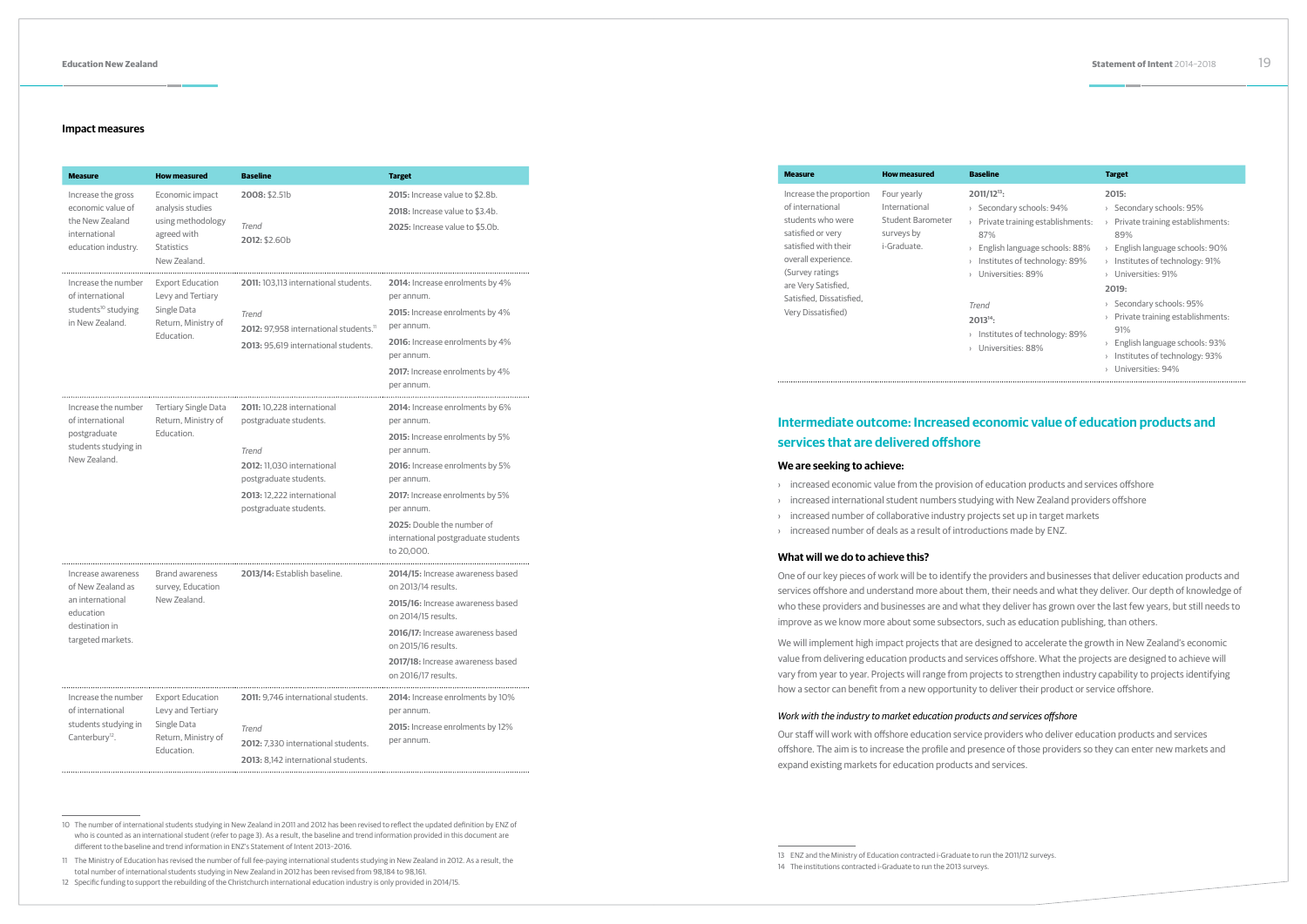New Zealand's Education Story, which represents the industry's work, and the 'Think New' brand will be used to position and promote New Zealand education products and services in offshore markets. Providers and businesses will also be encouraged to use those tools and 'The Brand Lab' in their promotional activities.

We will improve ENZ's and the industry's understanding of transnational education to identify, and benefit from, opportunities. Transnational education is a set of education activities that span a national border through arrangements such as twinning, franchising, qualification validation, online learning, joint degrees and branch campuses.

We will support the development of offshore projects designed to deliver financial and wider market benefits for the international education industry. Our support can include identifying business growth opportunities, advising a provider on a potential new market, or co-funding work by a group of providers to progress a venture. The support provided will vary, based on sector or sub-sector needs, the stage those sectors are at in identifying or developing an opportunity, and the potential for growth.

We will also undertake in-depth research on the current and future state of Tier 1 and 2 markets to identify opportunities, by sector, for the delivery of education products and services offshore.

## *Work across other governments and with other New Zealand agencies to reduce barriers to growth*

An overarching industry roadmap<sup>15</sup> will be finalised in 2014/15 using the sector specific strategic roadmaps developed in 2013/14. The overarching industry roadmap will identify an agreed future vision for each sector and the steps each sector can take to reach their goals. We will use the overarching industry roadmap and sector roadmaps to guide our work to strengthen the industry. Using the roadmaps to guide us, we expect to increase the level or frequency of some capability building activities while reducing others.

Alongside the other New Zealand Inc. agencies, we will use the New Zealand Story as a shared foundation to position and promote New Zealand in international markets.

Through our international network, we will build and maintain relationships across governments and with potential partners to identify opportunities for increasing the provision of education products and services to other countries. We will also use our international network to promote the quality of New Zealand's education products and services.

New Zealand education agencies have world-class systems, frameworks and tools that could be adapted for use by other countries to enhance the quality and performance of their education systems. We will work with the Ministry of Foreign Affairs and Trade, New Zealand Trade and Enterprise and education agencies to support the commercialisation of the New Zealand government's education-related intellectual property and 'know how'.

### *Strengthen the international education industry's capability*

One of the ways to grow the economic value of education products and services delivered offshore is to increase education businesses' ability to more effectively generate growth. The IEGF fund<sup>16</sup> will also assist education businesses to develop sustainable growth strategies and increase the value of goods and services provided offshore.

As part of the industry development programme, we will work with sectors and sub-sectors to strengthen their capability so they are able to benefit from opportunities in the provision of products and services offshore. We will support the industry to work together and build relationships with offshore partners to benefit from those opportunities. This may include working with a particular sector, sub-sector or individual provider.

As some opportunities exceed the capability or capacity of a single provider or business, we will encourage education providers and businesses to collaborate so they can identify and benefit from those opportunities. We will also encourage them to share export stories and strengthen the capability of organisations less experienced in exporting to learn how others have achieved success. For example, in 2013 and 2014 we supported education technology conferences — backing a rapidly developing and growing sub-sector.

| <b>Measure</b>                                                                                                                                               | <b>How measured</b>                                                                                          | <b>Baseline</b>                                                                                                                                                                                                                                                                      | <b>Target</b>                                                                                                                                                                                                                                                                                   |
|--------------------------------------------------------------------------------------------------------------------------------------------------------------|--------------------------------------------------------------------------------------------------------------|--------------------------------------------------------------------------------------------------------------------------------------------------------------------------------------------------------------------------------------------------------------------------------------|-------------------------------------------------------------------------------------------------------------------------------------------------------------------------------------------------------------------------------------------------------------------------------------------------|
| Increase the gross<br>economic value of<br>education products<br>and services that are<br>delivered offshore.                                                | Economic impact<br>analysis studies<br>using methodology<br>agreed with<br><b>Statistics</b><br>New Zealand. | 2008: \$107m<br>Trend:<br>2012: \$104m                                                                                                                                                                                                                                               | 2015: Increase value to \$150m.<br>2018: Increase value to \$240m.<br>2025: Increase value to \$500m.                                                                                                                                                                                           |
| Increase the number<br>of international<br>students enrolled<br>with New Zealand<br>providers offshore.                                                      | <b>Tertiary Single Data</b><br>Return, Ministry of<br>Education.                                             | 2011: 2.850 international students<br>enrolled with New Zealand providers<br>offshore.<br>Trend:<br>2012: 3.056 international students<br>enrolled with New Zealand providers<br>offshore.<br>2013: 3,270 international students<br>enrolled with New Zealand providers<br>offshore. | 2014: Increase enrolments by 10%<br>per annum.<br>2015: Increase enrolments by 10%<br>per annum.<br>2016: Increase enrolments by 10%<br>per annum.<br>2017: Increase enrolments by 10%<br>per annum.<br>2025: 10.000 international students<br>enrolled with New Zealand providers<br>offshore. |
| Increase the number<br>of new offshore<br>collaborative<br>industry projects<br>set up in target<br>markets to help<br>grow international<br>education.      | Operational<br>data. Education<br>New Zealand.                                                               | 2011/12: 3 new offshore industry<br>projects set up in target markets.<br>Trend:<br>2012/13: 9 new offshore industry<br>projects set up in target markets.                                                                                                                           | <b>2014/15:</b> 10 new projects.<br><b>2015/16:</b> 10 new projects.<br>2016/17: 10 new projects.<br>2017/18:10 new projects.                                                                                                                                                                   |
| Increase the<br>number of deals<br>made as a result<br>of introductions<br>(between)<br>governments or<br>institutions) made<br>by Education<br>New Zealand. | Operational<br>data. Education<br>New Zealand.                                                               | 2013/14: Establish baseline.                                                                                                                                                                                                                                                         | 2014/15: 20 new deals.<br>2015/16: 25 new deals.<br>2016/17: 25 new deals.<br>2017/18: 25 new deals.                                                                                                                                                                                            |

## **Impact measures**

<sup>15</sup> The overarching industry roadmap and the sector specific strategic roadmaps also contribute to the intermediate outcome 'Increased economic value from international students studying in New Zealand'.

<sup>16</sup> The IEGF and its activities also contribute to the intermediate outcome 'Increased economic value from international students studying in New Zealand'.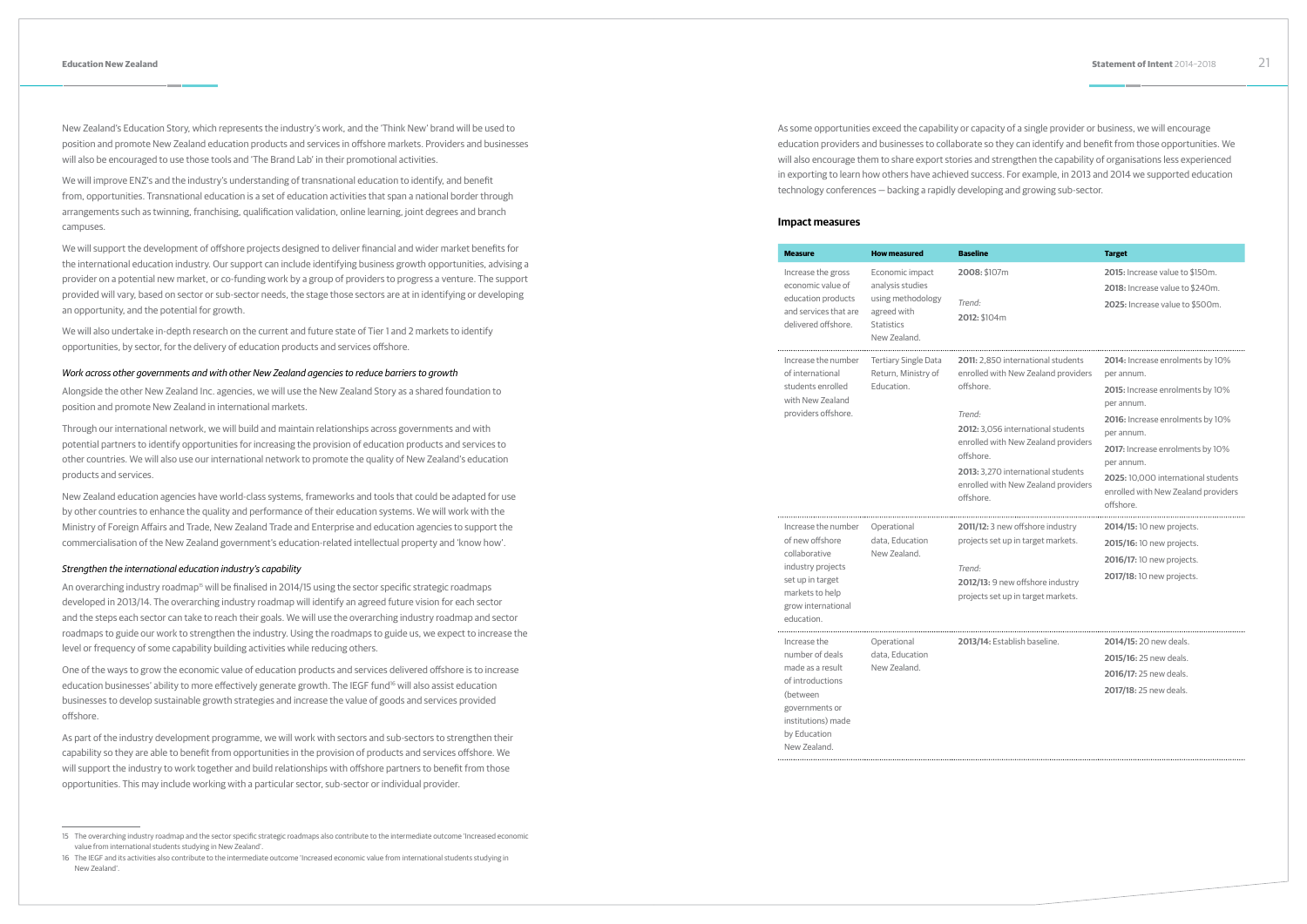# Our organisational development

Our ability to support the international education industry and be their voice depends on ENZ having committed people with the right skills, supported by the right structure, systems and processes.

In 2013/14, ENZ continued to evolve and finalise its organisational structure, policies and processes to support an expanded work programme. We are now focused on ensuring that our organisational development activities support the efficient and effective delivery of outputs.

We will work within the spirit of the whole-of-government directions for procurement, information and communications technology (ICT), and property to ensure we use efficient and effective back office services to support our outputs as far as possible. One of the ways we will measure our efficiency and effectiveness is through monitoring the ratio of administration expenses to core operating expenses.

## **Our people**

Our spirit values are a foundation for the organisation. The values that reflect our spirit are inspirational leaders, business savvy, innovative, knowledgeable, connectors, passionate, welcoming, trustworthy, and one team.

We currently employ approximately 70 people. They are based in New Zealand and internationally.

To make sure our organisation is fit-for-purpose, we are implementing our People Strategy 2012–15. The key elements of our People Strategy are:

- 1. Planning resource requirements and attracting capability
- 2. Employee engagement and performance improvement
- 3. Developing our people
- 4. Recognising, retaining and rewarding our people.

The People Strategy will be reviewed in 2014/15 to ensure its elements remain up-to-date and relevant to the organisation over the next four years. The People Strategy supports our purpose, spirit, focus, outcomes, outputs and work programme.

The Strategy will evolve along with the direction and needs of the organisation. It forms a basis for future decisionmaking in terms of human resource operating procedures and processes, and is a guide to achieving the highest standards of employee performance.

Our organisational performance measures are reflected in individual performance agreements.

## **Good employer matters**

We recognise that we need a diverse workforce to effectively deliver services to our customers. We provide equal employment opportunities to make the most of the talents of all of our people.

Our status as a good employer will be assessed against the elements and criteria set out by the Human Rights Commission. Over the next four years we will continue to ensure that all elements are in place and working well through our People Strategy.

We will continue to run an employee engagement survey. We will develop and implement solutions for areas of improvement identified through the survey.

## **Our technology**

ICT is vital to the effective delivery of our services and is a vital component of our marketing, information delivery and capability building strategies.

We will complete Phase 3 of our ICT Programme which is designed to optimise our ICT platform. In the last two years we have completed Phases 1 (stabilise) and 2 (transform) to ensure that our ICT platform is fit-for-purpose.

Phase 3 (optimise) has been split into two separate phases:

- › Phase 3a which focuses on access security, a refreshed standard operating environment, communications and mobility — is expected to be completed in 2014/15
- › Phase 3b which will focus on knowledge management and the further development of our communications platform — has yet to be scoped.

## **Monitoring organisational capability**

## **Our systems and processes**

## **Capital and asset management intentions**

The value of our capital assets is small. The table below summarises the forecast value of our assets at 30 June 2014 and our capital investment intentions over the next four years.

| <b>Measure</b>                                                  | <b>Baseline</b>                                                                                                                                                                    | <b>Target 2014-2018</b>                                 |
|-----------------------------------------------------------------|------------------------------------------------------------------------------------------------------------------------------------------------------------------------------------|---------------------------------------------------------|
| Employee engagement.                                            | In 2013/14, ENZ ranked in the top third<br>of government agencies which complete<br>the same survey (approximately 30)<br>in terms of engagement and staff<br>satisfaction levels. | Maintain or impro<br>engagement as n<br>employee engage |
| Core unplanned turnover.                                        | Unplanned turnover for the year ending<br>30 June 2013 was 5.7%.                                                                                                                   | No more than 129                                        |
| Ratio of administration expenses to<br>core operating expenses. | In 2012/13, the ratio was 1:5.                                                                                                                                                     | Between 1:5 and                                         |

| <b>Baseline</b>                                                                                                                                                                    | <b>Target 2014-2018</b>                                                                     |
|------------------------------------------------------------------------------------------------------------------------------------------------------------------------------------|---------------------------------------------------------------------------------------------|
| In 2013/14, ENZ ranked in the top third<br>of government agencies which complete<br>the same survey (approximately 30)<br>in terms of engagement and staff<br>satisfaction levels. | Maintain or improve employee<br>engagement as measured by an<br>employee engagement survey. |
| Unplanned turnover for the year ending<br>30 June 2013 was 5.7%.                                                                                                                   | No more than 12%.                                                                           |
| In 2012/13, the ratio was 1:5.                                                                                                                                                     | Between $1:5$ and $1:4$ .                                                                   |

|                        | <b>Forecast net book value at</b><br>30 June 2014 | <b>Comment on assets forecast at</b><br><b>30 June 2014</b> | Purchases 2014-18                                                                                                                                    |
|------------------------|---------------------------------------------------|-------------------------------------------------------------|------------------------------------------------------------------------------------------------------------------------------------------------------|
| Property fit out       | \$119,000                                         | Fit out of new offices on<br>Lambton Quay in 2013/14.       | We will be reviewing the<br>accommodation of the offshore<br>offices as part of the changing<br>needs to achieve market<br>growth.                   |
| Information technology | \$1,186,000                                       | Infrastructure firmly<br>established.                       | The basic building blocks<br>are now in place and future<br>investment will be based on<br>improving organisational<br>efficiency and effectiveness. |
| Motor vehicles         | \$130,000                                         | Two offshore vehicles replaced<br>in 2013/14.               | A further vehicle will be<br>replaced in 2014/15.                                                                                                    |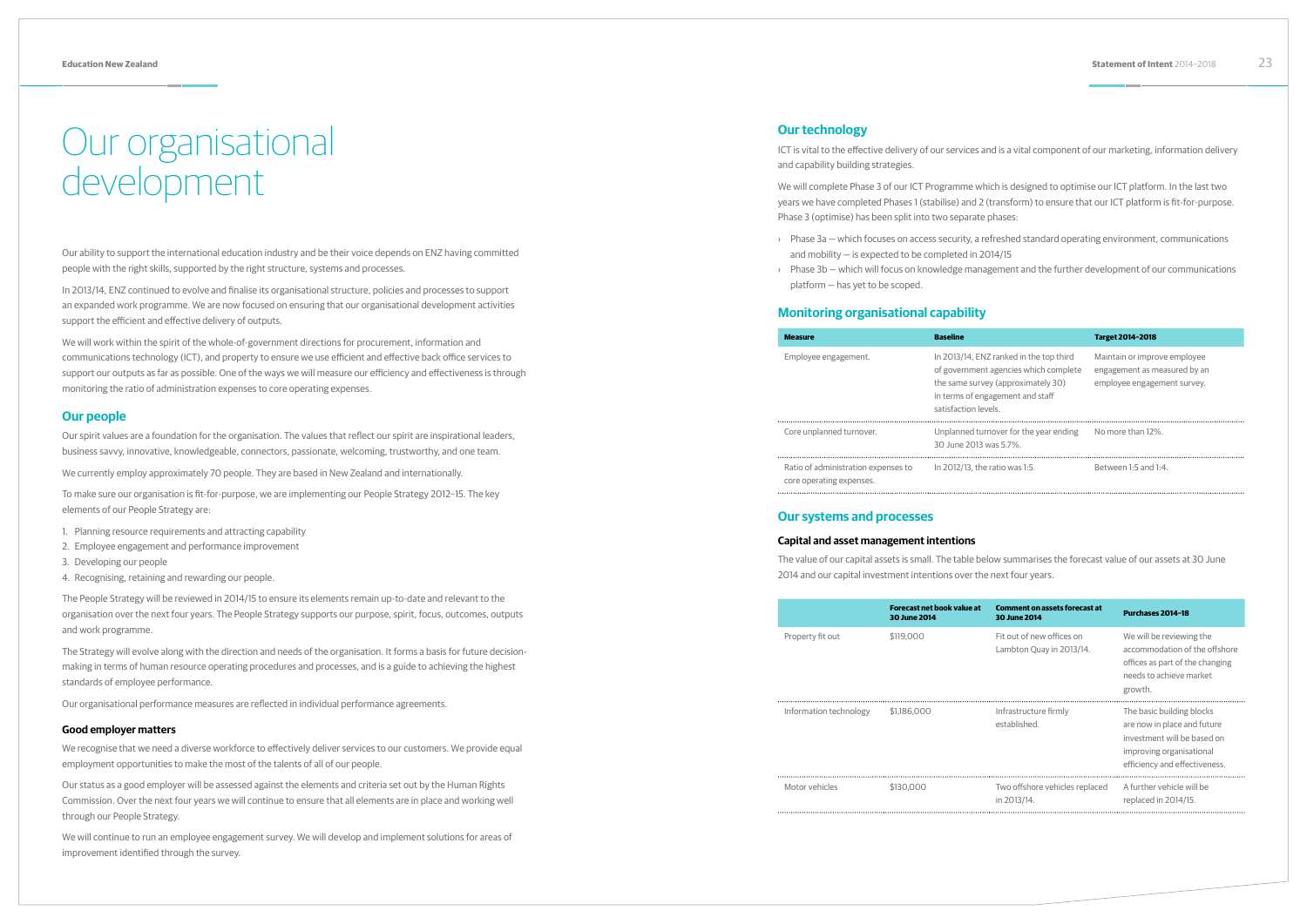## **Risk management strategy**

ENZ has a risk management and reporting framework that provides a consistent way to identify risks and assess them to determine the most important risks. We will:

- › monitor the risks regularly through the Audit and Risk Committee
- › revise, where necessary, risk severity and likelihood levels
- › report any significant risks, and appropriate strategies to address them, to the Minister and monitoring agencies as they arise.

We have identified ENZ's broad risks and mitigation strategies.

|                        | <b>Forecast net book value at</b><br>30 June 2014 | <b>Comment on assets forecast at</b><br>30 June 2014                                      | Purchases 2014-18                                          |
|------------------------|---------------------------------------------------|-------------------------------------------------------------------------------------------|------------------------------------------------------------|
| Office equipment       | \$36,000                                          | Refurbishment of new offices<br>reflecting ENZ growth in full<br>time equivalent numbers. | Replacement of assets at the<br>end of their useful lives. |
| Furniture and fittings | \$36,000                                          | Refurbishment of offices<br>reflecting ENZ growth in full<br>time equivalent numbers.     | Replacement of assets at the<br>end of their useful lives. |

| <b>Risk</b>                                                                                                                                       | <b>ENZ's mitigation strategies</b>                                                                                                                                                                                                                                                                                                                                                                                                                                                                                                                                                                                                                                                                                                                                                                                                                                               |
|---------------------------------------------------------------------------------------------------------------------------------------------------|----------------------------------------------------------------------------------------------------------------------------------------------------------------------------------------------------------------------------------------------------------------------------------------------------------------------------------------------------------------------------------------------------------------------------------------------------------------------------------------------------------------------------------------------------------------------------------------------------------------------------------------------------------------------------------------------------------------------------------------------------------------------------------------------------------------------------------------------------------------------------------|
| Changes to the international environment<br>Changes to the way education is delivered, including the<br>growth of massive open online courses.    | > Use ENZ's market intelligence and research to identify<br>changes likely to affect the international education<br>industry, including changes being made by New Zealand's<br>competitor countries.<br>> Promote the quality of education products and services<br>that can be delivered offshore.                                                                                                                                                                                                                                                                                                                                                                                                                                                                                                                                                                              |
| New Zealand's international education brand<br>Failure to build and maintain the reputation of New Zealand's<br>international education industry. | > Promote New Zealand as a world-class and high value<br>study destination as opposed to a commodity-level<br>proposition.<br>> Work with the industry to ensure New Zealand has the<br>capability and capacity to accommodate an increase in<br>international student numbers.<br>> Work with other New Zealand Inc. agencies to align<br>strategies and ensure that the industry's views of any<br>changes planned by other agencies are taken into<br>account.<br>> Work with the industry to strengthen their capability in<br>promoting and delivering New Zealand's international<br>education products and services.<br>> Use offshore alumni networks to showcase the quality of<br>New Zealand's education system.<br>> Work with other New Zealand education agencies to<br>enable the collective delivery of the government's<br>priorities for the education system. |

### *International education goals*

| <b>Risk</b>                                                                                                                          | <b>ENZ's mitigation strategies</b>                                                                                                                                                                                                                                                                                                                                                                                                                                                                                                                                                                                                                                                                                                                                 |
|--------------------------------------------------------------------------------------------------------------------------------------|--------------------------------------------------------------------------------------------------------------------------------------------------------------------------------------------------------------------------------------------------------------------------------------------------------------------------------------------------------------------------------------------------------------------------------------------------------------------------------------------------------------------------------------------------------------------------------------------------------------------------------------------------------------------------------------------------------------------------------------------------------------------|
| Changes to the international environment<br>Changes to external factors that reduce New Zealand's<br>competitiveness.                | > Promote New Zealand as a world-class and high value<br>destination.<br>$\rightarrow$ Implement programmes that build agent relationships,<br>preference and commitment to New Zealand.<br>> Support sectors and sub-sectors to explore other<br>potential growth opportunities.                                                                                                                                                                                                                                                                                                                                                                                                                                                                                  |
| International education goals<br>Failure to deliver on the Government's goals for international<br>education.                        | Undertake robust strategic and business planning,<br>including defining clear goals and medium term targets.<br>$\rightarrow$ Engage with the industry to gain their support of the goals<br>and to support their work to achieve the goals.<br>> Undertake regular reporting against approved plans.<br>$\rightarrow$ Regularly monitor whether ENZ's activities are having the<br>expected impact and, where required, adjust our activities<br>to ensure the achievement of the goals.                                                                                                                                                                                                                                                                          |
| Government policy settings<br>Government policy settings reduce New Zealand's<br>attractiveness to potential international students. | > Work with Immigration New Zealand and the New Zealand<br>Qualifications Authority to ensure visa and regulatory<br>policies are balanced with maintaining and improving<br>New Zealand's edge in international education.<br>> As part of the International Education Senior Officials'<br>Steering Group, work with other New Zealand agencies<br>to develop and implement the cross-agency work<br>programme. This work will include identifying and<br>working to remove barriers to growth, and identifying and<br>implementing opportunities to increase New Zealand's<br>attractiveness as a study destination.<br>$\rightarrow$ Engage with other education agencies to promote<br>understanding of New Zealand's education system in<br>offshore markets |
| ENZs reputation with the industry<br>Lack of trust in ENZ by New Zealand's international<br>education industry.                      | > Develop and maintain a clear understanding of the<br>industry's needs.<br>> Use ENZ's communications channels to ensure the<br>industry understands what ENZ does, and is seeking to,<br>achieve.<br>> Deliver high quality support to the industry to help<br>strengthen their capability.<br>> Monitor the quality of the products and services we<br>deliver to the industry, and whether they meet industry<br>needs.                                                                                                                                                                                                                                                                                                                                        |

## *ENZs reputation with the industry*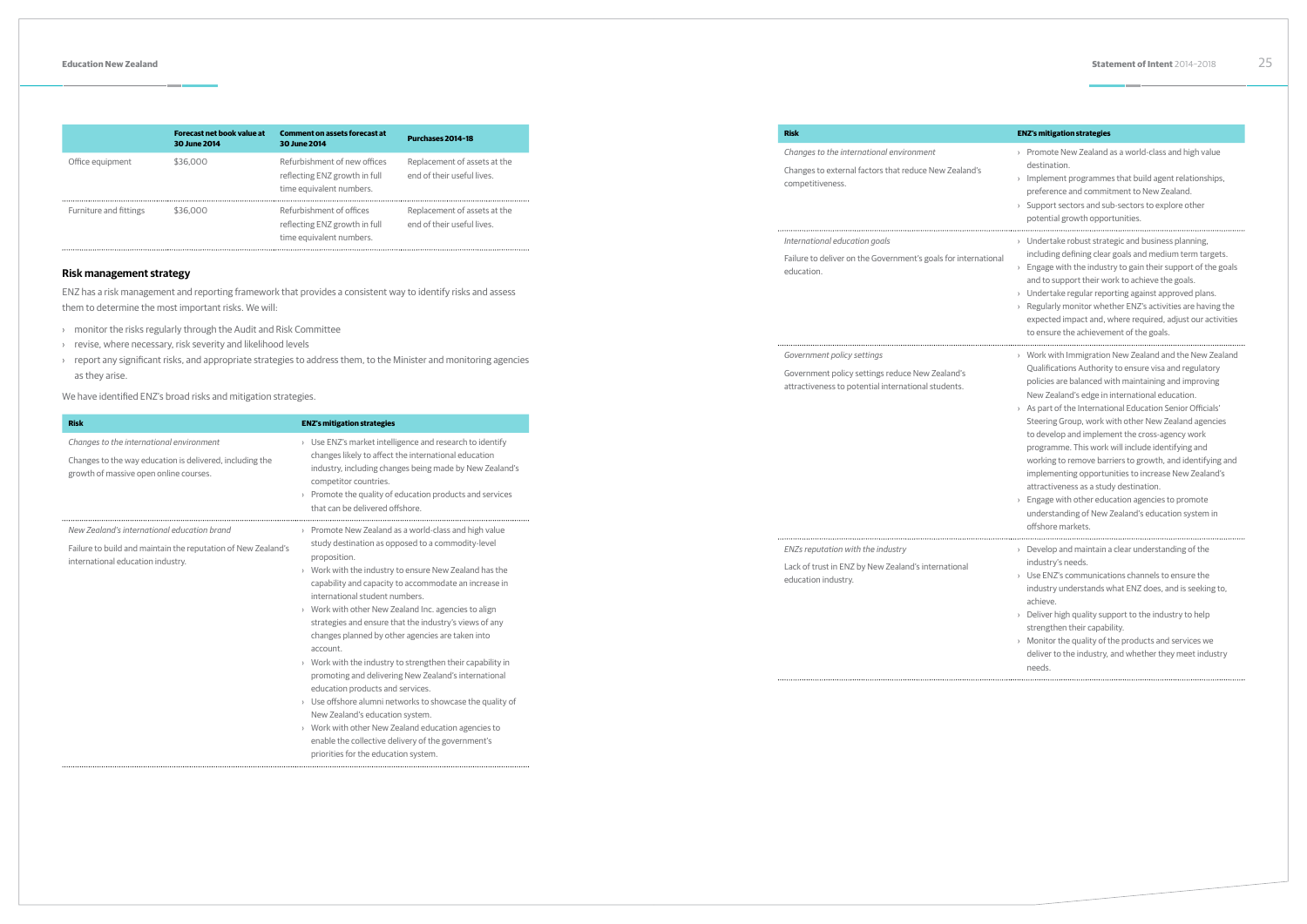# Appendix One: Our statutory functions

ENZ's functions are specified in section 270 of the Education Act 1989. Our statutory functions are to:

- › deliver strategies, programmes and activities for promoting, together with providers and other government agencies, New Zealand education overseas
- › promote New Zealand as an educational destination for international students
- › promote the provision of New Zealand education and training services overseas
- › manage, in collaboration with other government agencies, activities undertaken by representatives appointed to act on behalf of the New Zealand Government in relation to international education
- › carry out research on international education markets and marketing strategies
- › administer any international programmes or activities that are consistent with the Government's policy on international education
- › provide information, advice, and assistance to providers on strategies to promote industry coordination and professional development
- › provide information to international students about living and studying in New Zealand
- › work with other agencies to ensure that international students are adequately supported while living and studying in New Zealand
- › foster collaborative networks with former international students.

# Appendix Two: New Zealand's education system outcomes

As part of New Zealand's education sector, we work with the other government agencies who work within New Zealand's education system. The other agencies are the Ministry of Education, the New Zealand Qualifications Authority, Education Review Office, Tertiary Education Commission, Careers New Zealand and the New Zealand Teachers Council.

The agencies have worked together to develop a shared view of the key outcomes that will enable collective delivery on government priorities. The outcomes support our shared vision for the education system and help explain our contribution to this vision.

The sector's success in achieving these outcomes is the result of agencies carrying out their core functions, working in partnership where agencies share common interests, and working together on issues that affect the sector as a whole. For example, ENZ uses the world-class quality of New Zealand's education system and the success of New Zealand students as promotional tools. ENZ's work is also supported by education agencies' quality assurance of educational providers and the qualifications system.

The Education Sector Leadership Board, of which ENZ is a member, oversees the education sector's work to ensure an integrated, aligned and strategic approach is taken. The collaborative activities range from the Education Sector ICT Standing Committee taking a sector view on key technology investments, to information exchanges between teams from the various agencies.

Education provision of increased quality and value to all

Every learner has achieved education success

The education system is a major contributor to economic prosperity and growth

Investment in education has provided higher returns

## **Education System Outcomes**

Priority groups experience improved outcomes (Māori learners, Pasifika learners, learners with special education needs and learners from low socio-economic backgrounds)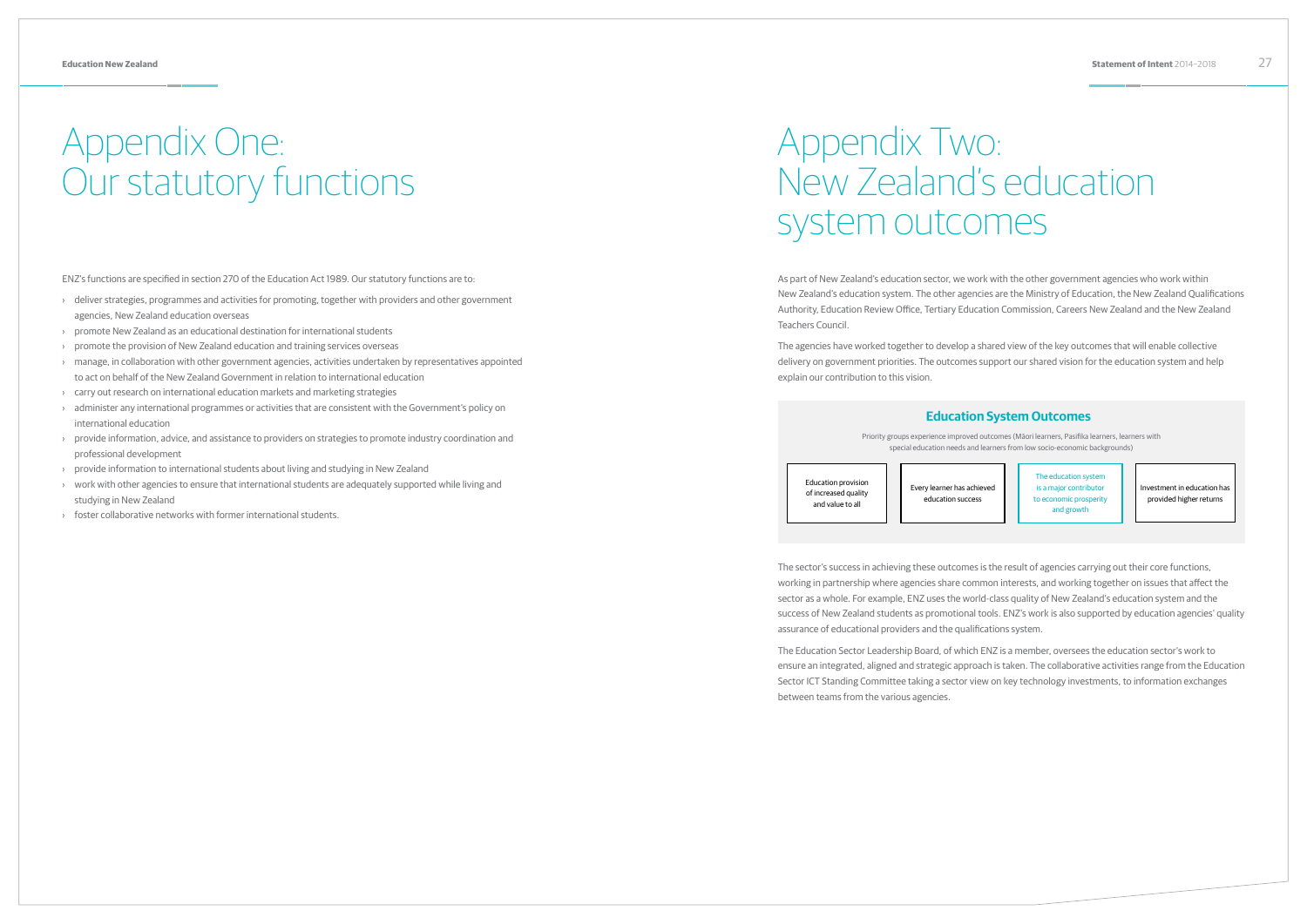## **Education New Zealand Statement of Intent** 2014–2018 29